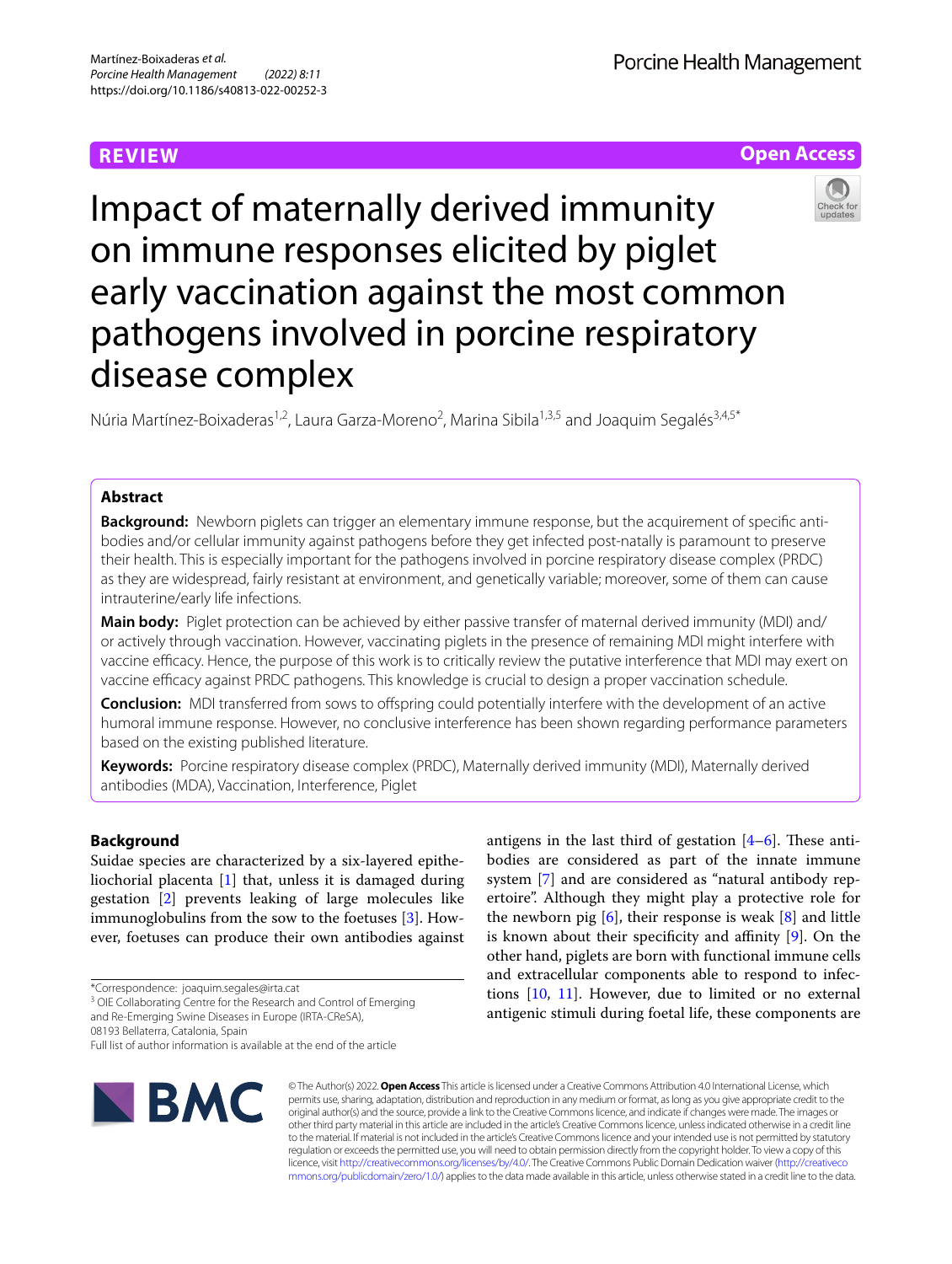usually immature at birth. Therefore, neonates are not fully immunologically competent.

Since the complete adaptative protective immune response of the piglet needs around four weeks to be established  $[12, 13]$  $[12, 13]$  $[12, 13]$  $[12, 13]$  $[12, 13]$ , the protection of the newborn piglet against infectious agents is dependent on the acquirement of maternally derived immunity (MDI) from colostrum and milk [\[14\]](#page-7-12).

The amount of MDI transferred from sows to their ofspring is determined by the sow's immunity level at the time of parturition, the timing of colostrum intake and the volume of colostrum ingested [\[15\]](#page-7-13). Strengthening sow herd immunity against specifc diseases through exposure and/or vaccination is a useful management tool for ameliorating clinical efects in piglets and delaying infection until the piglet immune system is fully prepared to respond [\[13\]](#page-7-11).

The duration of MDI is rather variable among pathogens. Under feld conditions, it is usually measured considering only one arm of the immune system, the humoral response. In this regard, two terms are used in the literature to refer to the persistence of such MDI: the duration of maternally derived antibodies (MDA) detected by means of serological tests and the rate of MDA decay. The duration of MDA (Table  $1$ ) refers to the age of the piglet at which their MDA levels fall below the limit of detection of the test  $[16]$  $[16]$ , whereas the rate of decay, also called "half-life", indicates the time required for a 50% decrease in MDA levels  $[17]$  $[17]$ . This latter measure is a constant value and would be the most appropriate one to compare data among studies. However, the MDA decay is reported in few studies and signifcant variation is provided depending on the study; for example, MDA half-life for *Actinobacillus pleuropneumoniae* was calculated as 11–15 days by Vigre et al. [[18](#page-7-16)] and 28–42 days by Cruijsen et al.  $[19]$  $[19]$ . Therefore, the duration of MDA is the most widely used parameter among published studies. Nevertheless, it is important to consider that the duration of MDA is dependent on the initial concentration of MDA and the threshold of the serologic test used [[20\]](#page-7-18).

| Pathogen            | V/NV sows <sup>a</sup> | <b>Study facilities</b> | Duration of MDA (in weeks)                                                                                                                                                                                                                             | References |
|---------------------|------------------------|-------------------------|--------------------------------------------------------------------------------------------------------------------------------------------------------------------------------------------------------------------------------------------------------|------------|
| SIV                 | <b>NV</b>              | Experimental            | $7 - 8$<br>10<br>$9 - 14$<br>$7 - 10$<br>10<br>$13 - 16$<br>$\overline{4}$<br>$4 - 8$<br>$6 - 10$<br>$2 - 8$<br>$6 - 8$<br>$7 - 11$<br>$7 - 8$<br>$3 - 8$<br>$4 - 11$<br>$4 - 11$<br>10<br>$4 - 12$<br>$7 - 12$<br>8<br>$4 - 9$<br>$2 - 7$<br>$9 - 12$ | [65]       |
|                     | V                      | Experimental            |                                                                                                                                                                                                                                                        | $[23]$     |
|                     | $\vee$                 | Experimental            |                                                                                                                                                                                                                                                        | $[67]$     |
|                     | $\vee$                 | Field                   |                                                                                                                                                                                                                                                        | [69]       |
|                     | $\vee$                 | Experimental            |                                                                                                                                                                                                                                                        | [66]       |
|                     | V                      | Experimental            |                                                                                                                                                                                                                                                        | [68]       |
| PRRSV               | $\vee$                 | Field                   |                                                                                                                                                                                                                                                        | $[79]$     |
|                     | <b>NV</b>              | Experimental            |                                                                                                                                                                                                                                                        | $[77]$     |
|                     | $\cup$                 | Field                   |                                                                                                                                                                                                                                                        | [80]       |
|                     | $\cup$                 | Field                   |                                                                                                                                                                                                                                                        | $[81]$     |
|                     | $\cup$                 | Field                   |                                                                                                                                                                                                                                                        | $[72]$     |
|                     | $\vee$                 | Experimental            |                                                                                                                                                                                                                                                        | $[71]$     |
|                     | V                      | Experimental            |                                                                                                                                                                                                                                                        | $[78]$     |
|                     | $\vee$                 | Experimental            |                                                                                                                                                                                                                                                        | $[82]$     |
| PCV-2               | <b>NV</b>              | Experimental            |                                                                                                                                                                                                                                                        | $[93]$     |
|                     | U                      | Experimental            |                                                                                                                                                                                                                                                        | $[96]$     |
|                     | <b>NV</b>              | Field                   |                                                                                                                                                                                                                                                        | $[95]$     |
|                     | $\vee$                 | Field                   |                                                                                                                                                                                                                                                        | [60]       |
|                     | $\vee$                 | Field                   |                                                                                                                                                                                                                                                        | $[21]$     |
|                     | ${\sf NV}$             | Experimental            |                                                                                                                                                                                                                                                        | $[94]$     |
| M. hyopneumoniae    | <b>NV</b>              | Field                   |                                                                                                                                                                                                                                                        | $[20]$     |
|                     | $\vee$                 | Experimental            |                                                                                                                                                                                                                                                        | $[109]$    |
| A. pleuropneumoniae | $\cup$                 | Experimental            |                                                                                                                                                                                                                                                        | $[19]$     |
|                     | <b>NV</b>              | Field                   | $8 - 10$                                                                                                                                                                                                                                               | $[122]$    |
|                     | <b>NV</b>              | Experimental            | $2 - 8$                                                                                                                                                                                                                                                | $[18]$     |
|                     | ${\sf NV}$             | Experimental            | 10                                                                                                                                                                                                                                                     | $[123]$    |
|                     | <b>NV</b>              | Field                   | $3 - 7$                                                                                                                                                                                                                                                | $[124]$    |

<span id="page-1-0"></span>**Table 1** Duration of maternally derived antibodies (MDA) for each infectious agent included in this review

<sup>a</sup> *V,* Vaccinated prior to farrowing; *NV,* No vaccinated prior to farrowing; *U,* Unknown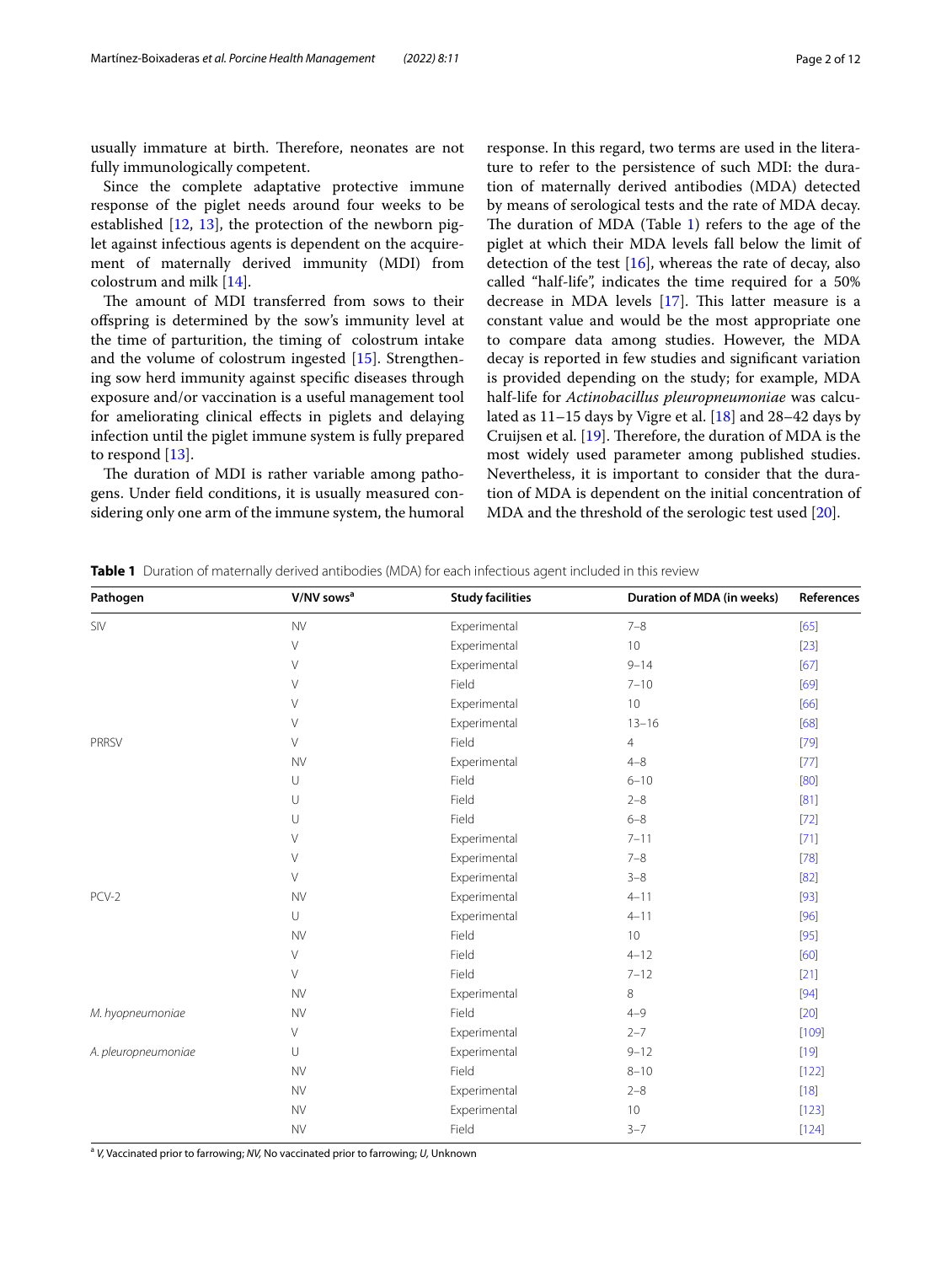If the level of MDI wane before piglets' immune system has reacted against a given pathogen, there is a nonprotected timeframe or time-window where the piglet is highly susceptible to infection. Therefore, the desirable scenario is to vaccinate piglets prior to natural infection although it implies that vaccination is performed in presence of MDI for most pathogens. Depending on the levels of such MDI, a potential interference of vaccine uptake may happen, jeopardizing vaccine seroconversion and efficacy  $[21-25]$  $[21-25]$ .

The objective of this review was to compile information on how MDI can affect vaccine efficacy against the most common swine pathogens involved in porcine respiratory disease complex (PRDC), namely Swine Infuenza viruses (SIV), Porcine reproductive and respiratory syndrome virus (PRRSV), Porcine circovirus 2 (PCV-2), *Mycoplasma hyopneumoniae (M. hyopneumoniae)* and *Actinobacillus pleuropneumoniae (A. pleuropneumoniae)*.

# **Maternally derived immunity (MDI) Components of MDI**

Diferent antibody isotypes are present to varying proportions within colostrum and milk [\[26](#page-8-2)]. Immunoglobulins G (IgG) and M (IgM) are the most common isotypes in colostrum, whereas immunoglobulin A (IgA) is the most common one in milk [\[27](#page-8-3)]. Colostrum and milk also contain large numbers of cells that may vary depending on the mammary gland's developmental stage and the sow's physiologic and immunologic status [\[28](#page-8-4)]. Many of them are leukocytes, such as neutrophils, other granulocytes, and mostly antigen-experienced lymphoid cells [[29–](#page-8-5)[32](#page-8-6)] that participate in the cell-mediated immune (CMI) response. In addition, there are also other components that are thought to play an immunomodulatory role, such as the antibacterial protein lactoferrin, lysozyme and cytokines [[33,](#page-8-7) [34](#page-8-8)].

### **MDI transfer**

The newborn systemic and mucosal immune systems are immature, with limited peripheral lymphoid cells, underdeveloped lymph nodes, rudimentary jejunal Peyer's patches and a low number of efector and memory T-lymphocytes [\[11](#page-7-9), [35,](#page-8-9) [36](#page-8-10)]. As indicated above, the newborn piglet does not receive neither produce antibodies against a specifc pathogen during gestation, unless a potential intrauterine infection or damage of placentation occurs during the immunocompetence period (from around 70–80 days of gestation onwards) [[37\]](#page-8-11). In such eventuality, the animal would be delivered already with antibodies against the specifc pathogen. Noteworthy, one report suggested PCV-2 antibody placental barrier leakage from sow to fetus, mainly in those cases from which the sows had very high levels of antibody titers [\[2](#page-7-1)]. These authors hypothesized that antibody crossing might be associated with small damage to the placental barrier during the gestational period. If this happens only with PCV-2 antibodies or with any type of antibody is presently unknown.

Antibodies and immune cells are transferred from sow to piglet by the ingestion of colostrum and milk, and these can cross the intestinal barrier and reach the peripheral blood for a limited period. This way they can reach lymphatic and non-lymphatic tissues including mesenteric lymph nodes, and a variety of other tissues such as the spleen, liver, lungs and the duodenum and jejunum's lamina propria and submucosal spaces [[33](#page-8-7), [38](#page-8-12), [39\]](#page-8-13). Nevertheless, this absorption process difers slightly between antibodies and cells [\[13,](#page-7-11) [40](#page-8-14)].

The peak of antibody transfer occurs immediately after birth. Therefore, it is critical to ensure piglet suckling for at least the first 6 h of life  $[40]$  $[40]$ . Acquired antibodies remain intact in the neonatal digestive tract due to low proteolytic activity, which is further reduced by sow colostrum trypsin inhibitor [\[41](#page-8-15)]. Antibodies (IgG but not IgA or IgM) can pass through the intestinal mucosa even if the maternal source or donor species is diferent from the own mother (for example, newborn pigs have been proven to absorb cow antibodies  $[15]$  $[15]$ ). This absorption can be done by two transcytosis mechanisms to penetrate the intestinal barrier: non-specifc endocytosis or antibody specific neonatal Fc-receptors  $[42-45]$  $[42-45]$  $[42-45]$ . The ability to absorb MDA by the proximal to the distal part of the small intestine lasts only for a short period of time. Specifcally, Murata & Namioka [\[46](#page-8-18)] concluded that duodenum uptake stops 2 h after birth, while the jejunum's and ileum uptake stop 48 and 72 h after birth, respectively. This post-natal loss of absorption capability is known as "gut closure". Finally, within 9 days of birth, the mucosal epithelium is completely replaced by intestinal epithelial cells incapable of transcytosis [[47](#page-8-19), [48\]](#page-8-20). Colostral IgG are detectable in the neonatal circulatory system from 48 h after birth onwards [[49,](#page-8-21) [50](#page-8-22)].

In contrast, transference of colostral cells needs a minimum period of suckling from 12 to 20 h, and the absorption is accomplished through the intercellular space between the epithelial cells of intestinal mucosa [[38\]](#page-8-12). Years ago it was considered that only maternallyderived cells from the biological mother could pass the intestinal mucosa of piglets  $[38, 39]$  $[38, 39]$  $[38, 39]$  $[38, 39]$ . This assumption was supported by Bandrick et al. [[40\]](#page-8-14) who reported no evidence of immune cell reactivity in cross-fostered animals just after birth. Therefore, animals fostered by a substi-tute dam could be deficient in CMI [\[40](#page-8-14)]. In contrast, new research has shown that piglets may absorb immune cells transferred by colostrum independently if they originate from their biological mother or from another sow [\[29](#page-8-5)].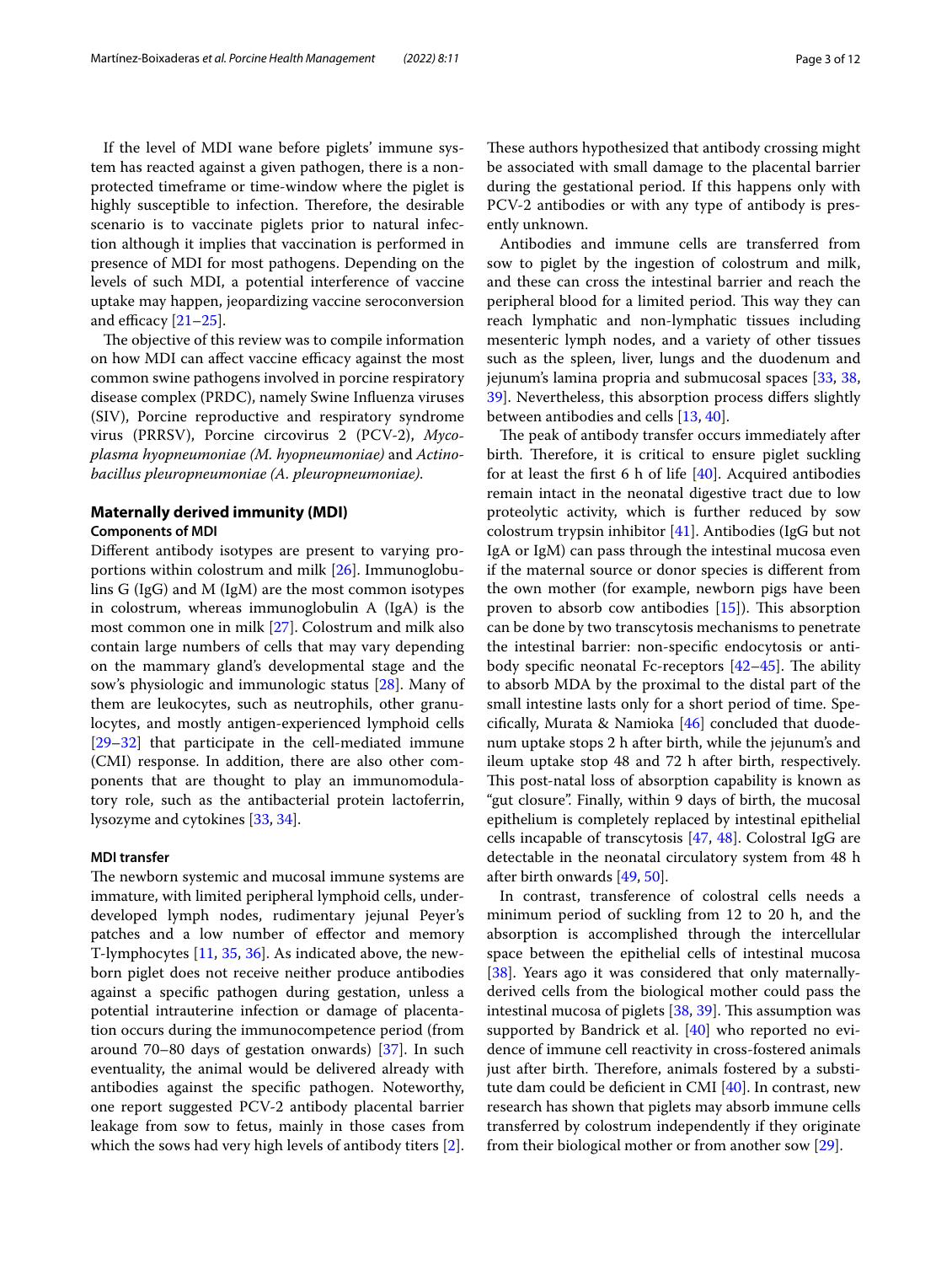# **Estimation of MDI transferred to the piglet by dams' parameters**

The most used technique to measure MDA levels in mammary secretions [[26,](#page-8-2) [51](#page-8-23)[–53](#page-8-24)] and/or antibodies in serum of sows and piglets [[54\]](#page-8-25) is the enzyme-linked immunosorbent assay (ELISA). Occasionally, this technique (commercial or in-house methods) has been also used to monitor the presence and quantity of immunoglobulins in other sample types like oral fuids [[55](#page-8-26), [56](#page-8-27)]. Alternatively, monitoring CMI is also feasible but mainly restricted to research purposes because the techniques used (for example, enzyme-linked immunosorbent spot [ELISPOT]) are labour-intensive, hard to read and rarely commercialized.

However, the results obtained from measuring antibody levels in the dam are not efective as a tool for estimating MDI transferred later through colostrum and milk  $[40]$  $[40]$ . This is mainly because MDI levels in piglets depend on how efective the colostrum and milk intakes are in terms of quantity and timing.

### **Early life vaccination of piglets**

Diferent vaccination strategies are used to immunize the populations of swine production (breeding animals, piglets, or both). The vaccination approach will be determined by the pathogenesis and epidemiology of each pathogen. Understanding the infection dynamics and herd immunological status for each infectious agent will be critical to determine the best vaccination strategy.

Early piglet vaccination might imply that piglets still have MDI. Therefore, a potential interference between residual immunity of maternal origin and the vaccine antigen uptake needs to be considered. Piglet MDI may come from natural infection, vaccination or both scenarios (natural infection and vaccination). In the latter case, and especially if sows are vaccinated by late gestation, the amount of measurable MDA transferred can be very high, increasing the risk of interference. Nevertheless, vaccinating sows and piglets in the appropriate timing may yield the best results in terms of herd protection and productivity.

# **Effect of MDA on the seroconversion and efficacy of the most used vaccines in the pig industry for pathogens involved in PRDC**

Vaccine efficacy interference by MDA is defined as the ability of residual antibodies transferred to piglets by colostrum and/or milk to block or delay the active immunization of the piglet  $[57]$  $[57]$ . This interference involves a number of possible mechanisms, including the neutralization of the immunizing antigen [[57\]](#page-8-28), the masking of B cell epitopes, and/or the down-regulation of neonatal Ig synthesis by means of the inhibition of B cell maturation and development [\[15](#page-7-13)]. Importantly, this concept is mainly considered with intramuscularly (and probably intradermally) applied vaccines that generate systemic and, eventually, mucosal immune responses. However, the degree of potential vaccine efficacy interference due to MDA with vaccines delivered through mucosal surfaces remains unknown [[58](#page-9-14)].

In the presence of high levels of systemic antibody titres at the time of intramuscular vaccination, the most typical interference efect is a reduced or lack of seroconversion [\[59](#page-9-15)–[61\]](#page-9-16). However, the key issue would be if this interference in seroconversion translates into lower vaccine effectiveness. The most widely used method of measuring vaccination efectiveness in terms of productive parameters is the calculation of average daily weight gain (ADWG) [[62\]](#page-9-17).

Nowadays, piglets are usually vaccinated against several pathogens at early ages. The most common infectious agents involved in PRDC for which piglet vaccines have been developed are detailed in Table [2](#page-4-0), including current data on potential interference with vaccine efficacy. Importantly, while interference with vaccine efficacy is often analyzed by comparing experimental vaccinated groups with diferent antibody titres, it may also be studied by comparing vaccinated groups of various ages.

# **Swine infuenza viruses**

Swine infuenza viruses (SIV), generally of type A, are the causal agents of swine infuenza and a major cause of acute respiratory disease outbreaks in pigs. Nowadays, diferent subtypes of SIV as H1N1, H1N2, H3N2, and pandemic H1N1 virus are co-circulating worldwide [\[63](#page-9-18)]. Their infection can display different clinical forms, ranging from an acute outbreak to an endemic subclinical scenario [\[64\]](#page-9-19). Although the epizootic presentation is more aggressive, the endemic one is more common within herds. The virus is spread primarily through direct contact with infectious oronasal secretions [[63\]](#page-9-18). In this scenario, newborn piglets that do not receive MDI are at a high risk of showing clinical signs.

Some studies describing the MDA duration against SIV reported a steadily decline until the age of 10 weeks [[23](#page-8-0), [65\]](#page-9-0), with an average waning period of 7–8,5 weeks [\[65](#page-9-0)]. However, other investigations have reported that MDA in piglets coming from vaccinated sows could persist up to 2–4 months of age under both experimental [[66–](#page-9-3)[68\]](#page-9-4) and feld [[69\]](#page-9-2) conditions.

Currently, the main strategy for controlling SIV infection is vaccination. Nevertheless, in the presence of high MDA levels, previous studies reported interference of early piglet vaccination in terms of reduced post-vaccination humoral response  $[23, 67]$  $[23, 67]$  $[23, 67]$  $[23, 67]$  and worse respiratory clinical signs [\[23](#page-8-0), [68](#page-9-4)]. Interestingly, Kitikoon et al. [[23](#page-8-0)]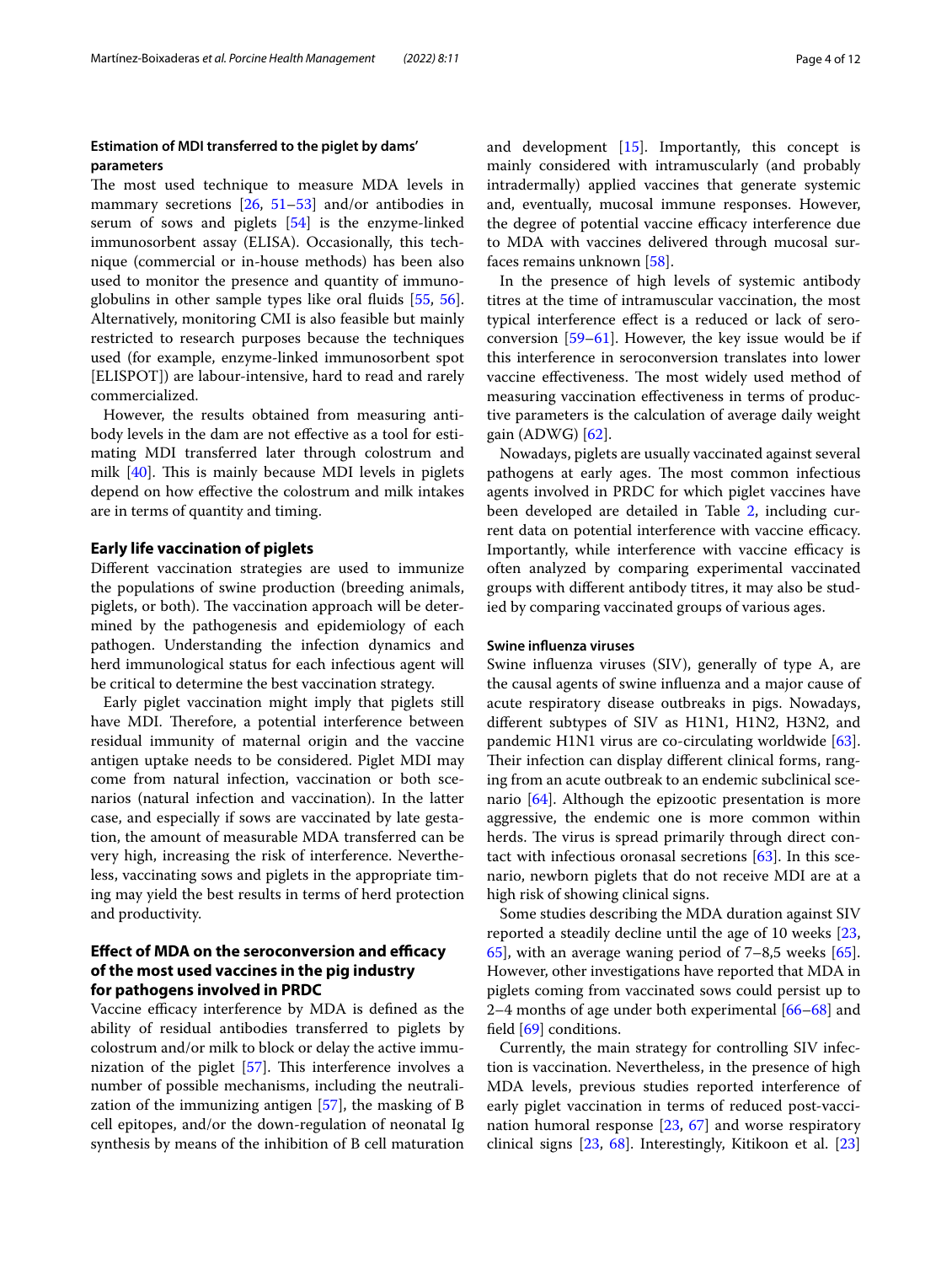| Pathogen            | Vaccination age (in weeks) | Interference on antibody<br>seroconversion (assay used) <sup>a</sup> | Interference on production<br>parameters (parameters<br>evaluated) <sup>b</sup> | References |
|---------------------|----------------------------|----------------------------------------------------------------------|---------------------------------------------------------------------------------|------------|
| SIV                 | 3                          | Yes (HI assay)                                                       | <b>NE</b>                                                                       | $[23]$     |
|                     | Different age groups       | Yes (HI assay)                                                       | <b>NE</b>                                                                       | [67]       |
|                     | 16                         | Yes (HI assay, ELISA)                                                | <b>NE</b>                                                                       | [68]       |
| <b>PRRSV</b>        | 3                          | Yes (ELISA, VNT)                                                     | <b>NE</b>                                                                       | $[71]$     |
|                     | 384                        | Yes (ELISA)                                                          | <b>NE</b>                                                                       | [82]       |
| PCV-2               | 4                          | Yes (ELISA)                                                          | No (ADWG)                                                                       | [96]       |
|                     | 3                          | <b>NE</b>                                                            | No (ADWG)                                                                       | $[93]$     |
|                     | 3                          | Yes (IPMA, VNT)                                                      | <b>NE</b>                                                                       | $[17]$     |
|                     | 3                          | Yes (ELISA)                                                          | <b>NE</b>                                                                       | $[95]$     |
|                     | 3                          | Yes (IPMA)                                                           | <b>NE</b>                                                                       | [97]       |
|                     | 4                          | Yes (IPMA)                                                           | No (ADWG)                                                                       | [98]       |
|                     | Different age groups       | Yes (ELISA)                                                          | Yes (ADWG)                                                                      | $[99]$     |
|                     | 4                          | Yes (ELISA)                                                          | <b>NE</b>                                                                       | [60]       |
|                     | 3                          | Yes (ELISA)                                                          | Only when S/P values at vac-<br>cination are extremelly high<br>(ADWG)          | [21]       |
|                     | $\overline{2}$             | <b>NE</b>                                                            | No (ADWG, mortality)                                                            | [100]      |
| M. hyopneumoniae    | 184                        | Yes (ELISA)                                                          | No (ADWG, mortality)                                                            | [115]      |
|                     | $\overline{2}$             | Yes (ELISA)                                                          | <b>NE</b>                                                                       | $[112]$    |
|                     | 184                        | Yes (NC)                                                             | <b>NE</b>                                                                       | $[114]$    |
|                     |                            | No (ELISA)                                                           | <b>NE</b>                                                                       | $[109]$    |
|                     |                            | No (ELISA)                                                           | <b>NE</b>                                                                       | [111]      |
|                     |                            | Yes (ELISA)                                                          | <b>NE</b>                                                                       | [116]      |
|                     |                            | Yes (ELISA)                                                          | <b>NE</b>                                                                       | $[113]$    |
| A. pleuropneumoniae | 6                          | Yes (ELISA)                                                          | <b>NE</b>                                                                       | [128]      |
|                     | 6                          | Yes (ELISA)                                                          | <b>NE</b>                                                                       | $[123]$    |

<span id="page-4-0"></span>**Table 2** Interference of maternally derived antibodies (MDA) with vaccine efficacy in terms of serological and production parameters

ar Yes" when the age and/or MDA of the animals of study are associated with reduced/retarded active antibody post-vaccinal response; "No" when the age and/or MDA of the animals of study are not attributed to a reduced/retarded active antibody post-vaccinal response; "NE" when serologic parameters are not evaluated. HI assay: Hemagglutination-inhibition assay; VNT: Virus neutralisation test; ELISA: Enzyme-linked immunosorbent assay; IPMA: Immunoperoxidase monlayer assay; NC: Not cited

<sup>b</sup> *NE* Not evaluated; *ADWG* Average daily weight gain

found that piglet vaccination gave better protection (less fever, lower viral shedding and reduced pneumonia) than MDA against SIV, raising doubts on the common practice of immunizing sows to boost MDI. Information on the putative interference of MDA in vaccine efficacy in terms of production parameters has not been assessed so far.

# **Porcine reproductive and respiratory syndrome virus (PRRSV)**

Porcine reproductive and respiratory syndrome (PRRS) is a common disease in pigs with one of the major economic impacts in porcine production worldwide [\[70](#page-9-20)]. Its etiological agent is PRRSV, a virus that causes reproductive problems in sows and respiratory disorders in pigs of all ages, as well as slower growth and mortality in growing pigs  $[71]$  $[71]$ . This virus can also cause a long-lasting infection, as animals can remain contagious even after clinical disease recovery [\[72](#page-9-9), [73\]](#page-9-21). Since piglets can be infected congenitally or very early in life [\[74\]](#page-9-22), it is critical to protect them as soon as possible after birth or also to protect against intrauterine infections.

Diferent studies showed that MDA has a signifcant protective efect against PRRSV infection in suckling piglets [\[75,](#page-9-23) [76](#page-9-24)], lasting between 2 and 11 weeks [\[71,](#page-9-10) [72](#page-9-9), [77](#page-9-6)[–82](#page-9-12)]. In fact, the highest rates of PRRSV detection in sera usually occur between 6 and 8 weeks of age, when MDA have achieved lowest levels in many cases [[71](#page-9-10), [72,](#page-9-9) [81](#page-9-8)]. Therefore, since high levels of MDI may offer a strong protection to the piglets in the frst few weeks of life, one of the options is to protect the piglet through dam vaccination [\[71](#page-9-10)]. However, piglets gradually lose passive immunity, resulting in a steady supply of PRRSVsusceptible piglets and allowing the virus to spread across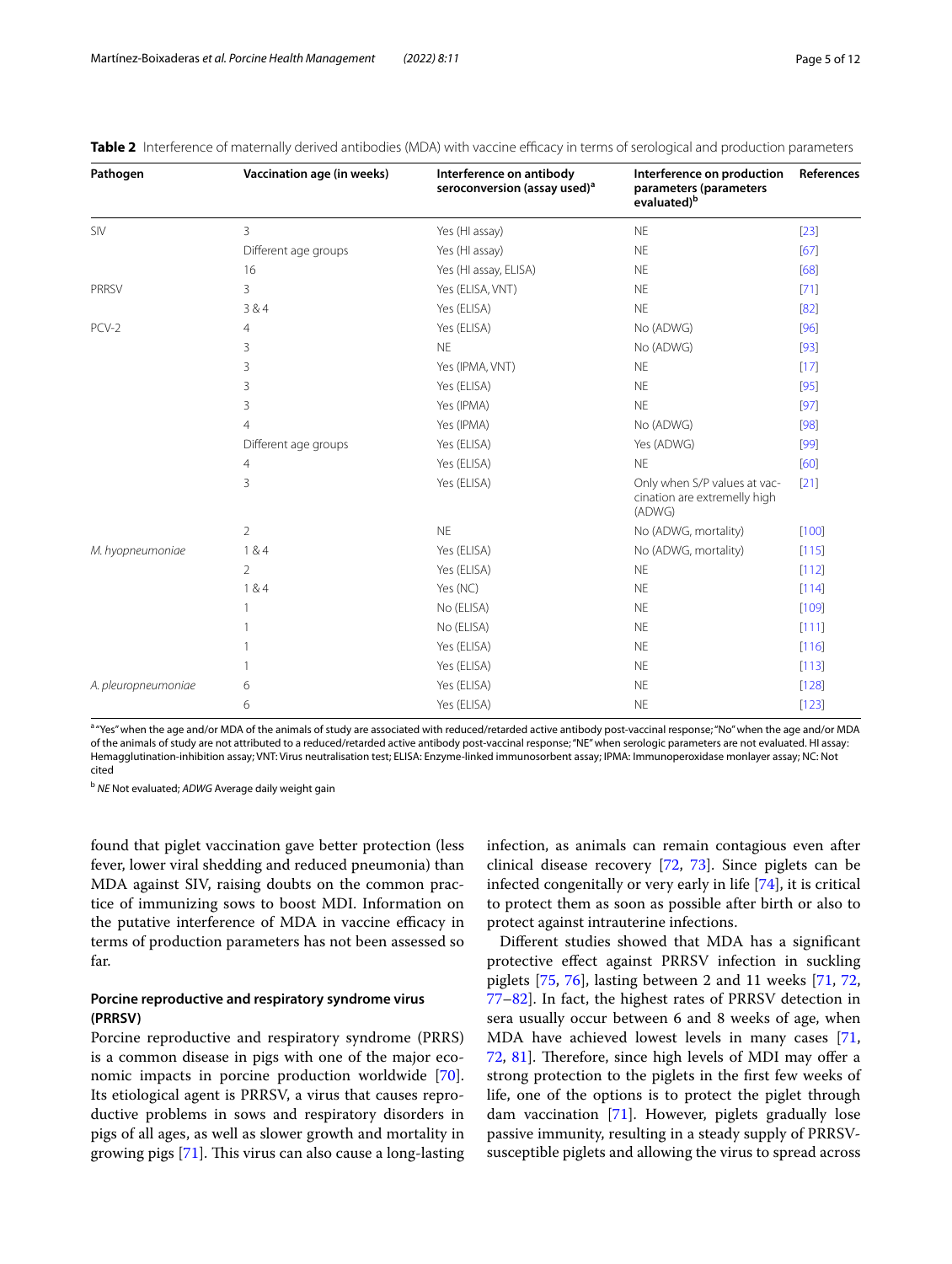pig herds. Under this scenario, piglet vaccination may strengthen the piglet's own early humoral and cellular immune responses [[71\]](#page-9-10).

Since vaccination of sows and piglets is a common strategy for controlling PRRS, it is important to consider the efect the MDI may have on developing an active immune response after vaccination. In this regard, recent investigations have yielded contradictory results. According to Fablet et al. [[71\]](#page-9-10) and Renson et al. [\[82](#page-9-12)], piglets with high MDA at vaccination had a hindered post-vaccination immunological response for at least 4 weeks. In contrast, Balasch et al. [\[78\]](#page-9-11) and Jeong et al. [[83\]](#page-9-25) showed that vaccines can overcome maternal immunity and piglets as young as one day old can generate a partially protective immune response. It may happen that diferent vaccines may have diferent ability to overcome MDI, but side-by-side comparisons in such regard have not been performed.

Noteworthy, up to now, interference of MDI on PRRSV vaccine efficacy in terms of productive parameters has not been studied.

### **Porcine circovirus 2 (PCV‑2)**

Porcine circovirus 2 (PCV-2) is the primary aetiologic agent of porcine circovirus diseases (PCVDs) [\[84](#page-9-26)], which include the systemic disease (PCV-2-SD), the reproductive disease (PCV-2-RD), porcine dermatitis and nephropathy syndrome (PDNS) and the subclinical infection (PCV-2-SI) [[85](#page-9-27)[–87](#page-9-28)]. Although PCV-2 is ubiquitous in domestic swine and wild boar, pigs younger than 4 weeks of age are very rarely afected by the disease [[88\]](#page-9-29). This suggest that certain levels of MDI prevent the development of PCV-2-SD in the ofspring [\[89](#page-9-30), [90\]](#page-9-31). However, early infections, including intrauterine infections, do occur in farms in presence or absence of subsequent PCV-2-SD in late nursery or growing pigs [\[91,](#page-9-32) [92](#page-10-18)].

MDA against PCV-2 is known to last between 4 and 12 weeks of age  $[21, 60, 93-96]$  $[21, 60, 93-96]$  $[21, 60, 93-96]$  $[21, 60, 93-96]$  $[21, 60, 93-96]$  $[21, 60, 93-96]$  $[21, 60, 93-96]$ , and can be fostered by sow vaccination at mid-late gestation. Although a strong maternal immunization is crucial for the newborn piglet protection against infection, when the piglet is vaccinated it may block the vaccine antigen. Indeed, high MDA titres against PCV-2 have been shown to impair an active seroconversion after vaccination [[17,](#page-7-15) [21,](#page-7-19) [60](#page-9-13), [95–](#page-10-2)[99](#page-10-10)]. However, production parameters such as ADWG did not appear to be jeopardized in similar scenarios [\[21](#page-7-19), [93,](#page-10-0) [96](#page-10-1), [98](#page-10-9), [100\]](#page-10-11), suggesting that interference with seroconversion does not always imply a lack of protection. Of note, Feng et al. [[21](#page-7-19)] highlighted that extremely high titres of MDA at vaccination may interfere with production parameters, although it was considered not economically relevant in practical conditions as it is rare to fnd such high MDA titres in the feld. Alternatively, Haake et al. [[99](#page-10-10)] concluded that, regardless the antibody titre at vaccination, immunization at 1 week of age can result in lower production parameters than immunizing later (3 weeks of age). However, in this study, 1 week-old vaccinated piglets had higher antibody values than those vaccinated at 3 weeks of age.

## **Mycoplasma hyopneumoniae**

*Mycoplasma hyopneumoniae* is the main aetiological agent of enzootic pneumonia [\[101,](#page-10-19) [102\]](#page-10-20). Under experimental conditions, *M. hyopneumoniae* infection can last for up to 240 days  $[103]$  $[103]$  $[103]$ . During that time, animals could still shed the pathogen in a slow and silent fashion, which explains the *M. hyopneumoniae* endemic and chronic behaviour on most farms.

The prevalence of *M. hyopneumoniae* infection in piglets at weaning has been, in some studies, correlated with the prevalence and severity of lung lesions in fattening pigs [[104,](#page-10-22) [105\]](#page-10-23). For this reason, reducing vertical transmission from dams to piglets during lactation period is considered a critical point in *M. hyopneumoniae* control. In consequence, sow vaccination strategies have been proposed as a potential tool to reduce vertical transmission and induce specifc antibodies and CMI in sow serum and colostrum. These components would be, in turn, transferred to their suckling piglets and play a role in piglet protection [[14](#page-7-12), [29,](#page-8-5) [106–](#page-10-24)[108](#page-10-25)]. MDA against *M. hyopneumoniae* wane approximately between 2 and 9 weeks [[20,](#page-7-18) [109](#page-10-4)]. Moreover, piglet vaccination is the most common practice, and it usually takes place around weaning, within the 4 frst weeks of life. Nevertheless, some vaccines are licensed to be applied within the frst week of life [\[110\]](#page-10-26) and, consequently, such vaccination takes place in presence of MDI [[111](#page-10-15)].

The influence of MDI on piglet's vaccination has not been fully elucidated. Whereas some studies reported that the antibody response elicited by vaccination in face of MDI could be reduced or absent [\[112–](#page-10-13)[115\]](#page-10-12), some others do not describe it [[109](#page-10-4), [111,](#page-10-15) [116](#page-10-16)]. However, lack of seroconversion following vaccination has not been related to worse productive parameters of the piglet so far [\[115](#page-10-12)].

#### **Actinobacillus pleuropneumoniae**

*Actinobacillus pleuropneumoniae* is the aetiological agent of porcine contagious pleuropneumonia. Virulent serotypes of this bacteria can cause respiratory distress, anorexia, and fever, with variable degrees of severity depending on the clinical form: peracute, acute, or subacute [[117](#page-10-27)]. Death is frequent in peracute and acute presentations. Subclinical infections can also take place with several *A. pleuropneumoniae* serotypes [[118](#page-10-28)]. This bacterium cannot survive in the environment for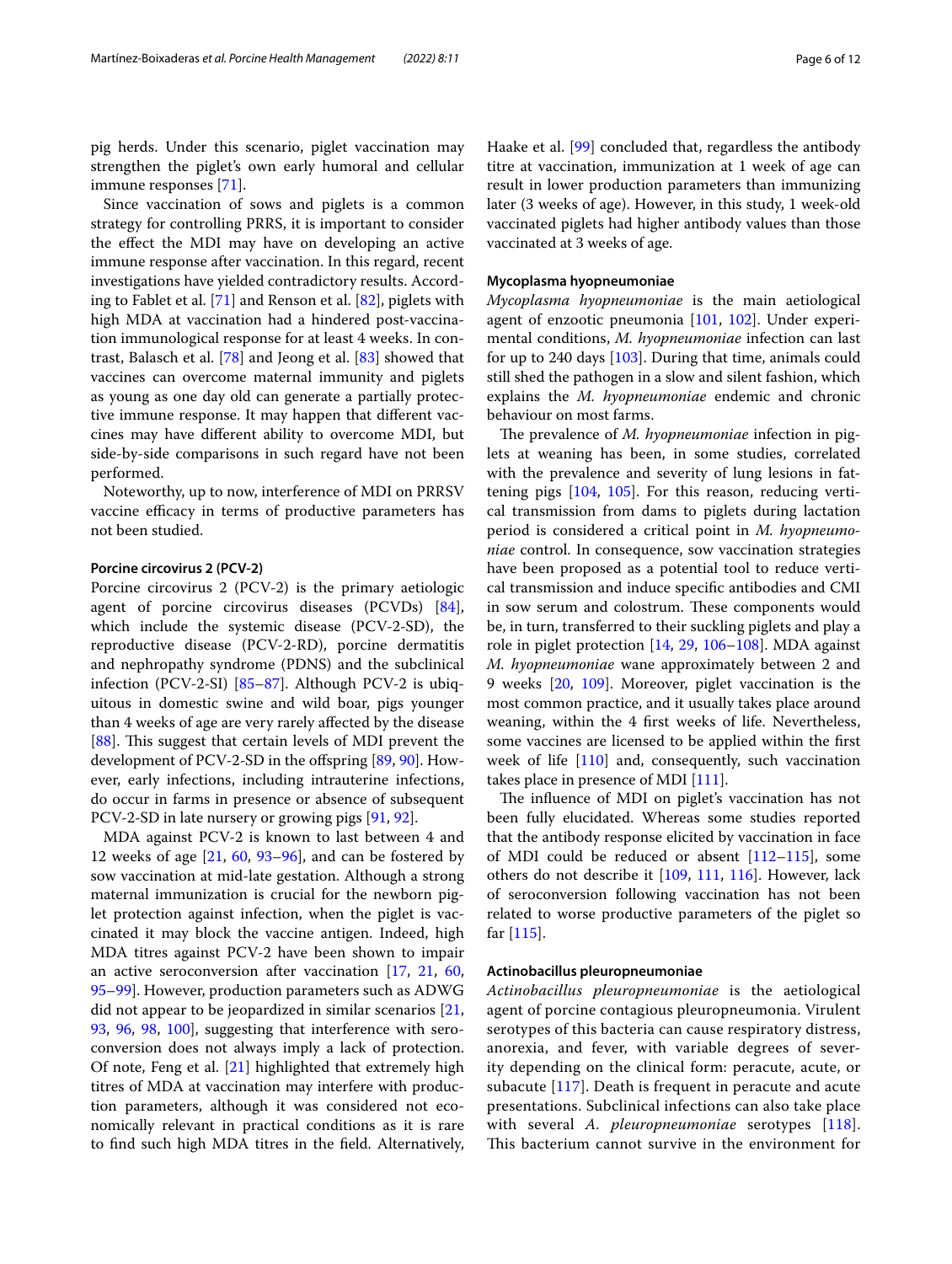long periods of time [\[119\]](#page-10-29); therefore, transmission is mostly pig-to-pig via direct contact, both oral and nasal, and, to a lesser extent, via aerosols over short distances [[120\]](#page-10-30). In addition, infected pigs that carry the bacterium silently contribute to the pathogen's spread  $[121]$  $[121]$  $[121]$ . Therefore, a proportion of piglets are exposed to the bacterium early in life, mainly during the suckling period. Subsequently, when MDI wanes by end of the nursery period or during the growing phase, infection is further spread [[119](#page-10-29)].

MDA against *A. pleuropneumoniae*-specifc can persist from 2 to 12 weeks of age in the ofspring [\[18,](#page-7-16) [19](#page-7-17), [122–](#page-10-5)[124](#page-10-7)]. Vaccinating dams against *A. pleuropneumoniae* can be an effective method for improving the herd serological status and, consequently, the amount of acquired colostral antibodies in piglets [[125](#page-11-1)]. Colostral immunity protects piglets against sudden death or peracute outbreaks, but not against infection, as piglet infection with *A. pleuropneumoniae* can occur from 10th day of life even in the presence of MDA [[126](#page-11-2)]. However, high levels of MDI against the pathogen are especially indicated for newborns as they remain seropositive for a longer period and enhances antibody response when they seroconvert due to natural infection [[124\]](#page-10-7). Indeed, Krejci et al. [\[127\]](#page-11-3) found that the protection of the piglet could be even better if, in addition to having specifc colostrum-derived antibodies, it was pre-infected with low infection doses.

Vaccine manufacturers recommend vaccination in late nursery and/or early fattening pigs for protection against *A. pleuropneumoniae* [[123](#page-10-6)]. However, vaccination at those ages is a concern due to interference of MDA that may still be present. Tumamao et al. [\[128](#page-11-0)] found that vaccinating piglets against *A. plueropneumoniae* in the presence of low levels of MDA induces a signifcant antibody response, but no comparison with animals with high MDA levels was made in the same study. On the other hand, Jirawattanapong et al. [\[123](#page-10-6)] found no antibody response after vaccination of pigs in presence of high MDA titres at 6 and 10 weeks of age. Therefore, it seems that vaccination against *A. pleuropneumoniae* should not be used during the frst weeks of life to prevent an impairment of post-vaccinal antibody response [\[119](#page-10-29)].

Notably, evident interference of MDI on *A. pleuropneumoniae* vaccine effectiveness in terms of productive parameters has not been found in published studies. However, all marketed products against this pathogen indicate vaccination from 6 weeks of age onwards, which suggests vaccine efficacy interference if administered to earlier ages still with MDI (European Medicines Agency—<https://ema.europa.eu>).

# **Discussion**

Vaccination can be applied to sows, piglets or both populations. Sow immunization prior to farrowing enhances MDI transferred to offspring through colostrum and milk. Piglet vaccination at early ages is directed to immunize them before they become infected naturally. The optimal moment would be when MDA levels are high enough to protect the piglet, but low enough to minimize the interference with vaccine antigen. That is why the third alternative, vaccinating both collectives, is the one at a higher risk of interference with vaccine efficacy in the piglet.

Several studies have assessed the amount and duration of MDA to properly ascertain the best timing to apply the vaccine to the piglet. However, the exact duration of MDA for each pig or groups of pigs is virtually impossible to be assessed under feld conditions, since it is dependent on the sow's serological status at farrowing and on the piglet colostrum intake. Therefore, it is expectable to have high individual variability amongst sows and even within piglets from the same litter.

The most likely situation is that piglets are vaccinated in the presence of an unknown level of MDA. This scenario would imply a potential risk of interference between these antibodies and the vaccine antigen intake. In this regard, it is worth noting that interference might be assessed from two diferent perspectives: interference on seroconversion and interference on vaccine efficacy in terms of production parameters (mainly ADWG). Several studies on PRDC pathogens reviewed in this work have shown that MDA may interfere with seroconversion, particularly when the titres of systemic antibodies were high at the time of piglet vaccination. Therefore, it might be interesting in some cases to wait for MDA declining and vaccinate piglets beyond 3–4 weeks of age, or even later. In contrast, when vaccine efficacy was also evaluated, the interference was shown in terms of seroconversion elicited by the immunization, but it was rarely translated in worse productive parameters. However, it must be considered that lack of demonstrated commercial vaccine efectiveness is unlikely to be published in the literature. Furthermore, it would be also worthy to investigate if the existence of antigen-specifc CMI of maternal origin in the neonatal piglet can infuence the development of vaccine-induced immunity, particularly in those cases where the piglet is vaccinated very early  $[129]$  $[129]$ .

All in all, based on the existing literature, early piglet vaccination could be considered as an option to protect the piglet in terms of reduction of clinical signs and improving performance parameters, notwithstanding the potential serological interference issue.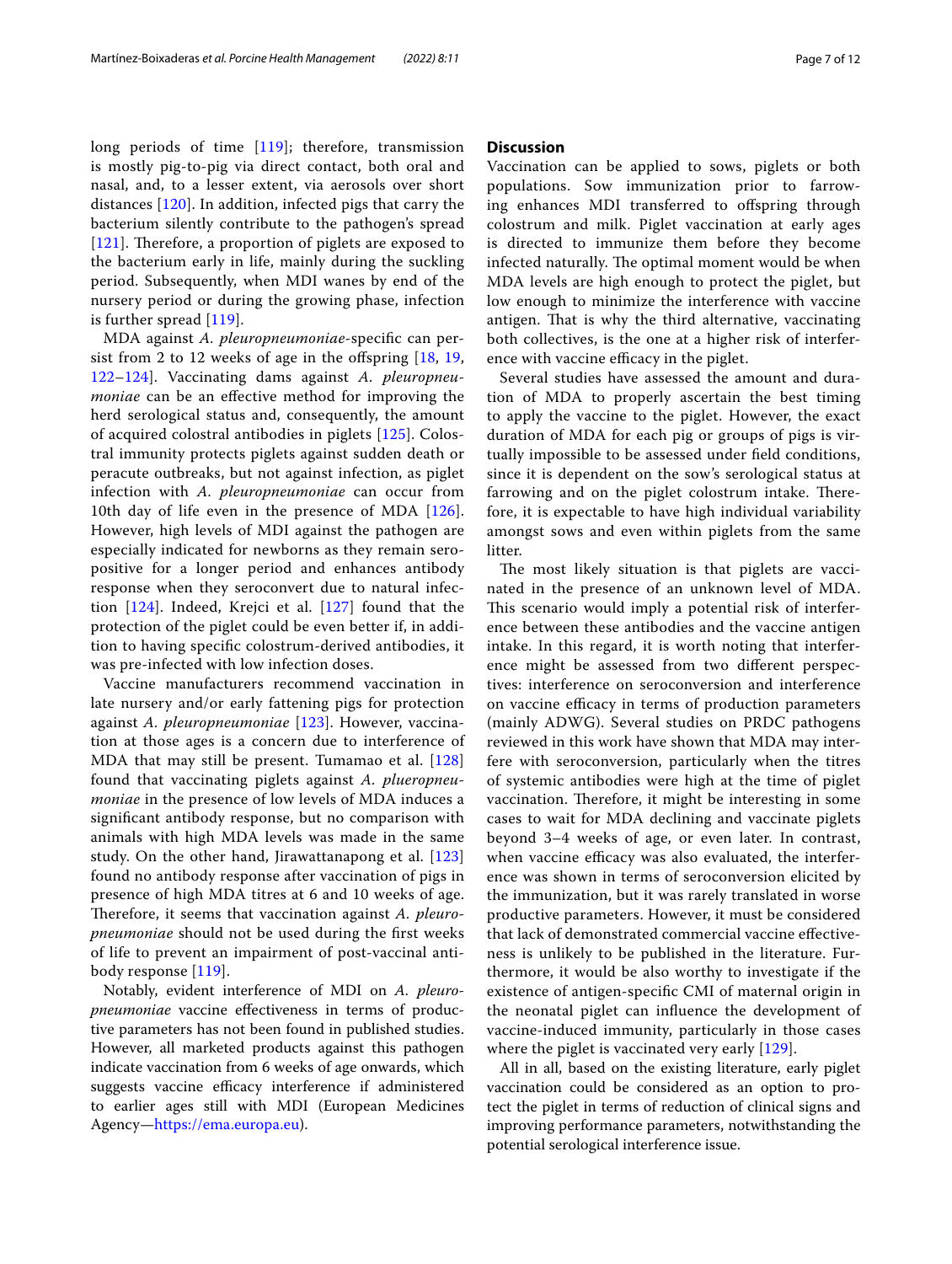# **Conclusion**

According to the literature, MDA transferred from sows to ofspring could potentially interfere with the development of an active humoral immune response when vaccines are applied at the recommended age for most of the PRDC pathogens. However, no conclusive interference has been shown regarding performance parameters based on the existing published literature.

### **Acknowledgements**

Núria Martínez is holder of an Industrial Doctorat grant from the Catalan Government (Spain), with the reference No. 2020 DI 59.

#### **Authors' contributions**

Conceptualization, N.M., L.G.M., M.S., J.S.; writing—original draft preparation, N.M.; writing—review and editing, L.G.M., M.S., J.S. All authors have read and agreed to the published version of the manuscript.

#### **Funding**

IRTA-CReSA funds are partially supported by the CERCA program from the Generalitat de Catalunya.

#### **Availability of data and materials**

All data used in this review work has been obtained from public scientifc databases, available elsewhere.

# **Declarations**

**Ethics approval and consent to participate** Not applicable.

### **Consent for publication**

Not applicable.

#### **Competing interests**

The authors declare no confict of interest. Núria Martínez and Laura Garza-Moreno are employees of Ceva Santé Animale.

#### **Author details**

<sup>1</sup> IRTA. Programa de Sanitat Animal. Centre de Recerca en Sanitat Animal (CReSA), Campus de la Universitat Autònoma de Barcelona (UAB), 08193 Bel‑ laterra (Barcelona), Catalonia, Spain. <sup>2</sup>Ceva Salud Animal, Avenida Diagonal, 609-615, 9º Planta, 08028 Barcelona, Spain. <sup>3</sup>OIE Collaborating Centre for the Research and Control of Emerging and Re-Emerging Swine Diseases in Europe (IRTA-CReSA), 08193 Bellaterra, Catalonia, Spain. <sup>4</sup>Departament de Sanitat i Anatomia Animals, Facultat de Veterinària, Universitat Autònoma de Barcelona, Bellaterra, 08193 Barcelona, Catalonia, Spain. <sup>5</sup>Unitat mixta d'Investigació IRTA‑UAB en Sanitat Animal, Centre de Recerca en Sanitat Animal (CReSA), Campus de la Universitat Autònoma de Barcelona (UAB), 08193 Bellaterra, Catalonia, Spain.

#### Received: 20 December 2021 Accepted: 1 March 2022 Published online: 16 March 2022

#### <span id="page-7-0"></span>**References**

- 1. Macdonald AA, Bosma AA. Notes on placentation in the Suina. Placenta. 1985;6(1):83–91. [https://doi.org/10.1016/S0143-4004\(85\)80035-7](https://doi.org/10.1016/S0143-4004(85)80035-7).
- <span id="page-7-1"></span>2. Saha D, Sacristán RDP, van Renne N, Huang L, Decaluwe R, Michiels A, Rodriguez AL, Rodríguez MJ, Durán MG, Declerk I, Maes D, Nauwynck HJ. Anti-porcine circovirus type 2 (PCV2) antibody placental barrier leakage from sow to fetus: impact on the diagnosis of intra-uterine PCV2 infection. Virologica Sinica. 2014;29(2):136. [https://doi.org/10.](https://doi.org/10.1007/S12250-014-3432-Z) [1007/S12250-014-3432-Z.](https://doi.org/10.1007/S12250-014-3432-Z)
- <span id="page-7-2"></span>3. Šinkora M, Šinkora J, Řeháková Z, Šplíchal I, Yang H, Parkhouse RME, Tre‑ bichavský I. Prenatal ontogeny of lymphocyte subpopulations in pigs.

Immunology. 1998;95(4):595–603. [https://doi.org/10.1046/J.1365-2567.](https://doi.org/10.1046/J.1365-2567.1998.00641.X) [1998.00641.X.](https://doi.org/10.1046/J.1365-2567.1998.00641.X)

- <span id="page-7-3"></span>4. Redman DR, Bohl EH, Ferguson LC. Porcine parvovirus: natural and experimental infections of the porcine fetus and prevalence in mature swine. Infect Immun. 1974;10(4):718–23. [https://doi.org/10.1128/IAI.](https://doi.org/10.1128/IAI.10.4.718-723.1974) [10.4.718-723.1974.](https://doi.org/10.1128/IAI.10.4.718-723.1974)
- 5. Redman DR, Bohl EH, Cross RF. Intrafetal inoculation of swine with transmissible gastroenteritis virus. Am J Vet Res. 1978;39(6):907–11.
- <span id="page-7-4"></span>Sun J, Hayward C, Shinde R, Christenson R, Ford SP, Butler JE. Antibody repertoire development in fetal and neonatal piglets. I. Four VH genes account for 80 percent of VH usage during 84 days of fetal life. J Immunol. 1998;161(9):5070–8.
- <span id="page-7-5"></span>7. Ochsenbein AF, Zinkernagel RM. Natural antibodies and complement link innate and acquired immunity. Immunol Today. 2000;21(12):624– 30. [https://doi.org/10.1016/S0167-5699\(00\)01754-0.](https://doi.org/10.1016/S0167-5699(00)01754-0)
- <span id="page-7-6"></span>8. Butler JE, Sun J, Weber P, Ford SP, Rehakova Z, Sinkora J, Lager K. Antibody repertoire development in fetal and neonatal piglets. IV. Switch recombination, primarily in fetal thymus, occurs independent of environmental antigen and is only weakly associated with repertoire diversifcation. J Immunol (Baltimore, Md: 1950). 2001;167(6):3239–49. <https://doi.org/10.4049/JIMMUNOL.167.6.3239>.
- <span id="page-7-7"></span>9. Butler JE, Zhao Y, Sinkora M, Wertz N, Kacskovics I. Immunoglobulins, antibody repertoire and B cell development. Dev Comp Immunol. 2009;33(3):321–33. [https://doi.org/10.1016/J.DCI.2008.06.015.](https://doi.org/10.1016/J.DCI.2008.06.015)
- <span id="page-7-8"></span>10. Šinkora M, Sun J, Šinkorová J, Christenson RK, Ford SP, Butler JE. Antibody repertoire development in fetal and neonatal piglets. VI. B cell lymphogenesis occurs at multiple sites with diferences in the frequency of in-frame rearrangements. J Immunol. 2003;170(4):1781–8. <https://doi.org/10.4049/JIMMUNOL.170.4.1781>.
- <span id="page-7-9"></span>11. Šinkora M, Butler JE. The ontogeny of the porcine immune system. Dev Comp Immunol. 2009;33(3):273–83. [https://doi.org/10.1016/j.dci.2008.](https://doi.org/10.1016/j.dci.2008.07.011) [07.011.](https://doi.org/10.1016/j.dci.2008.07.011)
- <span id="page-7-10"></span>12. Salmon H, Berri M, Gerdts V, Meurens F. Humoral and cellular factors of maternal immunity in swine. Dev Comp Immunol. 2009;33(3):384–93. [https://doi.org/10.1016/j.dci.2008.07.007.](https://doi.org/10.1016/j.dci.2008.07.007)
- <span id="page-7-11"></span>13. Poonsuk K, Zimmerman J. Historical and contemporary aspects of maternal immunity in swine. In: Animal health research reviews, vol 19, Issue 1. Cambridge University Press; 2018. p. 31–45. [https://doi.org/10.](https://doi.org/10.1017/S1466252317000123.) [1017/S1466252317000123.](https://doi.org/10.1017/S1466252317000123.)
- <span id="page-7-12"></span>14. Bandrick M, Ariza-Nieto C, Baidoo SK, Molitor TW. Colostral antibodymediated and cell-mediated immunity contributes to innate and antigen-specifc immunity in piglets. Dev Comp Immunol. 2014;43(1):114– 20.<https://doi.org/10.1016/j.dci.2013.11.005>.
- <span id="page-7-13"></span>15. Klobasa F, Werhahn E, Butler JE. Regulation of humoral immunity in the piglet by immunoglobulins of maternal origin. Res Vet Sci. 1981;31(2):195–206. [https://doi.org/10.1016/s0034-5288\(18\)32494-9.](https://doi.org/10.1016/s0034-5288(18)32494-9)
- <span id="page-7-14"></span>16. Opriessnig T, Yu S, Thacker EL, Halbur PG. Derivation of porcine circovirus type 2-negative pigs from positive breeding herds. J Swine Health Prod. 2004;12(4):186–91.
- <span id="page-7-15"></span>17. Fort M, Sibila M, Pérez-Martín E, Nofrarías M, Mateu E, Segalés J. One dose of a porcine circovirus 2 (PCV2) sub-unit vaccine administered to 3-week-old conventional piglets elicits cell-mediated immunity and signifcantly reduces PCV2 viremia in an experimental model. Vaccine. 2009;27(30):4031–7.<https://doi.org/10.1016/j.vaccine.2009.04.028>.
- <span id="page-7-16"></span>18. Vigre H, Ersbøll AK, Sørensen V. Decay of Acquired Colostral Antibodies to *Actinobacillus pleuropneumoniae* in Pigs. J Vet Med Ser B Infect Dis Vet Public Health. 2003;50(9):430–5. [https://doi.org/10.1046/j.0931-](https://doi.org/10.1046/j.0931-1793.2003.00700.x) [1793.2003.00700.x](https://doi.org/10.1046/j.0931-1793.2003.00700.x).
- <span id="page-7-17"></span>19. Cruijsen T, van Leengoed LAMG, Kamp EM, Bartelse A, Korevaar A, Verheijden JHM. Susceptibility to *Actinobacillus pleuropneumoniae* infection in pigs from an endemically infected herd is related to the presence of toxin-neutralizing antibodies. Vet Microbiol. 1995;47(3– 4):219–28. [https://doi.org/10.1016/0378-1135\(95\)00109-3](https://doi.org/10.1016/0378-1135(95)00109-3).
- <span id="page-7-18"></span>20. Morris CR, Gardner IA, Hietala SK, Carpenter TE, Anderson RJ, Parker KM. Persistence of passively acquired antibodies to *Mycoplasma hyopneumoniae* in a swine herd. Prev Vet Med. 1994;21(1):29–41. [https://doi.org/](https://doi.org/10.1016/0167-5877(94)90030-2) [10.1016/0167-5877\(94\)90030-2](https://doi.org/10.1016/0167-5877(94)90030-2).
- <span id="page-7-19"></span>21. Feng H, Segalés J, Fraile L, López-Soria S, Sibila M. Efect of high and low levels of maternally derived antibodies on porcine circovirus type 2 (PCV2) infection dynamics and production parameters in PCV2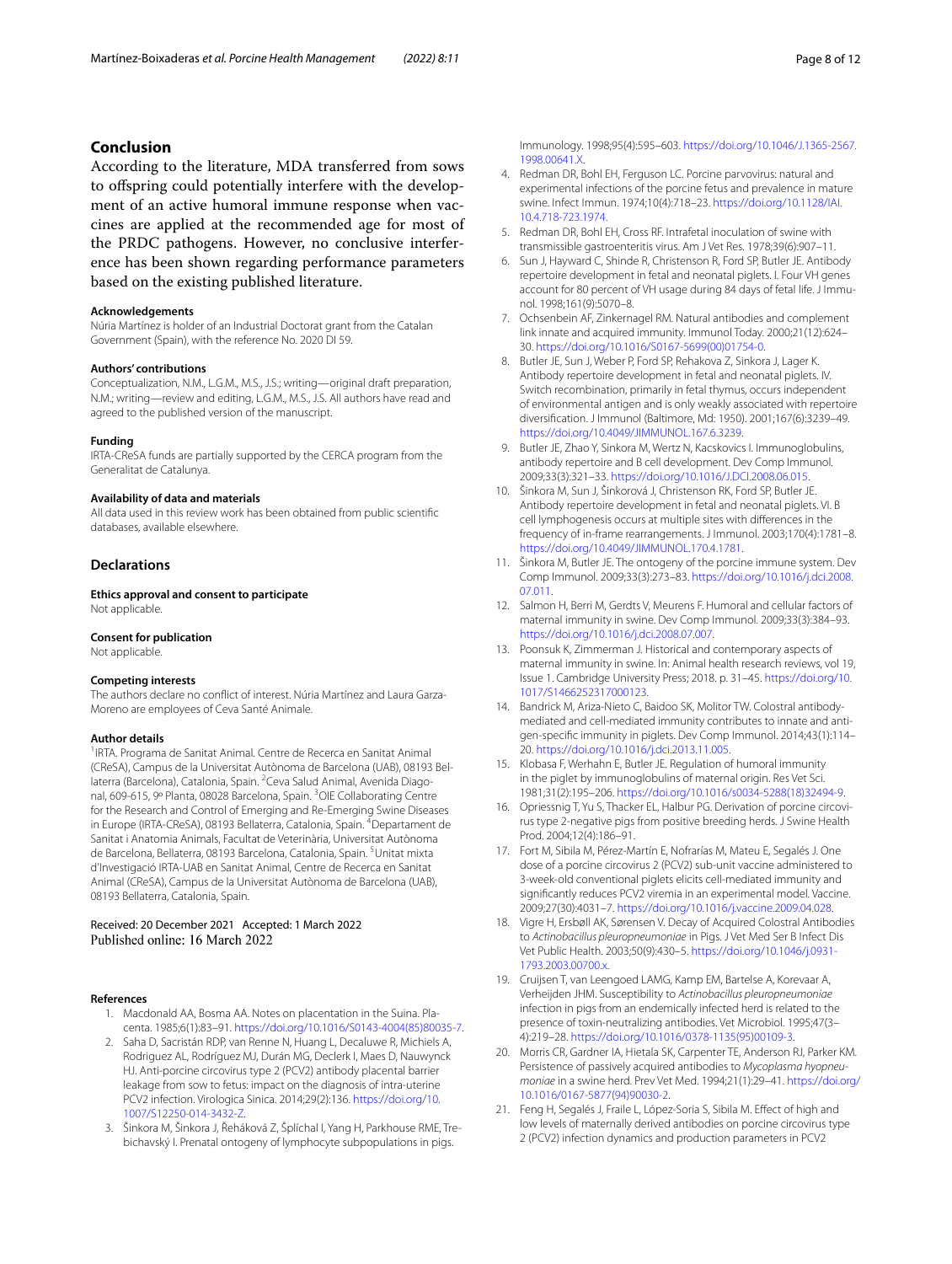vaccinated pigs under feld conditions. Vaccine. 2016;34(27):3044–50. <https://doi.org/10.1016/j.vaccine.2016.04.088>.

- 22. Gava D, Souza CK, Mores TJ, Argenti LE, Streck AF, Canal CW, Bortolozzo FP, Wentz I. Dynamics of vanishing of maternally derived antibodies of Ungulate protoparvovirus 1 suggests an optimal age for gilts vaccination. Trop Anim Health Prod. 2017;49(5):1085–8. [https://doi.org/10.](https://doi.org/10.1007/s11250-017-1301-0) [1007/s11250-017-1301-0.](https://doi.org/10.1007/s11250-017-1301-0)
- <span id="page-8-0"></span>23. Kitikoon P, Nilubol D, Erickson BJ, Janke BH, Hoover TC, Sornsen SA, Thacker EL. The immune response and maternal antibody interference to a heterologous H1N1 swine influenza virus infection following vaccination. Vet Immunol Immunopathol. 2006;112(3–4):117–28. [https://](https://doi.org/10.1016/j.vetimm.2006.02.008) [doi.org/10.1016/j.vetimm.2006.02.008.](https://doi.org/10.1016/j.vetimm.2006.02.008)
- 24. Pomorska-Mól M, Markowska-Daniel I. Interferon-γ secretion and proliferative responses of peripheral blood mononuclear cells after vaccination of pigs against Aujeszky's disease in the presence of maternal immunity. FEMS Immunol Med Microbiol. 2010;58(3):405–11. [https://](https://doi.org/10.1111/j.1574-695X.2010.00651.x) [doi.org/10.1111/j.1574-695X.2010.00651.x.](https://doi.org/10.1111/j.1574-695X.2010.00651.x)
- <span id="page-8-1"></span>25. Suradhat S, Damrongwatanapokin S, Thanawongnuwech R. Factors critical for successful vaccination against classical swine fever in endemic areas. Vet Microbiol. 2007;119(1):1–9. [https://doi.org/10.1016/j.](https://doi.org/10.1016/j.vetmic.2006.10.003) [vetmic.2006.10.003](https://doi.org/10.1016/j.vetmic.2006.10.003).
- <span id="page-8-2"></span>26. Curtis J, Bourne FJ. Immunoglobulin quantitation in sow serum, colostrum and milk and the serum of young pigs. BBA Protein Struct. 1971;236(1):319–32. [https://doi.org/10.1016/0005-2795\(71\)90181-4.](https://doi.org/10.1016/0005-2795(71)90181-4)
- <span id="page-8-3"></span>27. Dvorak CMT, Payne BJ, Seate JL, Murtaugh MP. Effect of maternal antibody transfer on antibody dynamics and control of porcine Circovirus type 2 infection in ofspring. Viral Immunol. 2017;31(1):40–6. [https://doi.](https://doi.org/10.1089/vim.2017.0058) [org/10.1089/vim.2017.0058.](https://doi.org/10.1089/vim.2017.0058)
- <span id="page-8-4"></span>28. Magnusson U, Rodriguez-Martinez H, Einarsson S. A simple, rapid method for diferential cell counts in porcine mammary secretions. Vet Rec. 1991;129(22):485–90. [https://doi.org/10.1136/vr.129.22.485.](https://doi.org/10.1136/vr.129.22.485)
- <span id="page-8-5"></span>29. Biebaut E, Beuckelaere L, Boyen F, Haesebrouck F, Gomez-Duran CO, Devriendt B, Maes D. Transfer of Mycoplasma hyopneumoniae-specifc cell mediated immunity to neonatal piglets. Vet Res. 2021;52(1):96. <https://doi.org/10.1186/S13567-021-00968-0>.
- 30. Hlavova K, Stepanova H, Faldyna M. The phenotype and activation status of T and NK cells in porcine colostrum suggest these are central/ efector memory cells. Vet J (London, England: 1997). 2014;202(3):477– 82.<https://doi.org/10.1016/J.TVJL.2014.09.008>.
- 31. Oh Y, Seo HW, Han K, Park C, Chae C. Protective effect of the maternally derived porcine circovirus type 2 (PCV2)-specifc cellular immune response in piglets by dam vaccination against PCV2 challenge. J Gen Virol. 2012;93(Pt 7):1556–62. <https://doi.org/10.1099/vir.0.041749-0>.
- <span id="page-8-6"></span>32. Oliver-Ferrando S, Segalés J, Sibila M, Díaz I. Comparison of cytokine profles in peripheral blood mononuclear cells between piglets born from Porcine circovirus 2 vaccinated and non-vaccinated sows. Vet Microbiol. 2018;214:148–53. [https://doi.org/10.1016/j.vetmic.2017.12.](https://doi.org/10.1016/j.vetmic.2017.12.011) [011](https://doi.org/10.1016/j.vetmic.2017.12.011).
- <span id="page-8-7"></span>33. Nechvatalova K, Kudlackova H, Leva L, Babickova K, Faldyna M. Transfer of humoral and cell-mediated immunity via colostrum in pigs. Vet Immunol Immunopathol. 2011;142(1–2):95–100. [https://doi.org/10.](https://doi.org/10.1016/j.vetimm.2011.03.022) [1016/j.vetimm.2011.03.022](https://doi.org/10.1016/j.vetimm.2011.03.022).
- <span id="page-8-8"></span>34. Nguyen TV, Yuan L, Azevedo MSP, Jeong K-I, Gonzalez A-M, Saif LJ. Transfer of maternal cytokines to suckling piglets: in vivo and in vitro models with implications for immunomodulation of neonatal immunity. Vet Immunol Immunopathol. 2007;117:236–48. [https://doi.org/10.](https://doi.org/10.1016/j.vetimm.2007.02.013) [1016/j.vetimm.2007.02.013](https://doi.org/10.1016/j.vetimm.2007.02.013).
- <span id="page-8-9"></span>35. Butler JE, Sun J, Weber P, Navarro P, Francis D. Antibody repertoire development in fetal and newborn piglets, III. Colonization of the gastrointestinal tract selectively diversifes the preimmune repertoire in mucosal lymphoid tissues. Immunology. 2000;100(1):119–30. [https://](https://doi.org/10.1046/J.1365-2567.2000.00013.X) [doi.org/10.1046/J.1365-2567.2000.00013.X](https://doi.org/10.1046/J.1365-2567.2000.00013.X).
- <span id="page-8-10"></span>Talker SC, Käser T, Reutner K, Sedlak C, Mair KH, Koinig H, Graage R, Viehmann M, Klingler E, Ladinig A, Ritzmann M, Saalmüller A, Gerner W. Phenotypic maturation of porcine NK- and T-cell subsets. Dev Comp Immunol. 2013;40(1):51–68. [https://doi.org/10.1016/j.dci.2013.01.003.](https://doi.org/10.1016/j.dci.2013.01.003)
- <span id="page-8-11"></span>Salmon H. Immunité chez le foetus et le nouveau-né : modèle porcin Immunité chez le foetus et le nouveau-né: modèle porcin summary. Immunity of the fetus and the newborn: a porcine model. Reproduction Nutrition Développement. 1984;24(2):197–206.
- <span id="page-8-12"></span>38. Tuboly S, Bernáth S, Glávits R, Medveczky I. Intestinal absorption of colostral lymphoid cells in newborn piglets. Vet Immunol Immunopathol. 1988;20(1):75–85. [https://doi.org/10.1016/0165-2427\(88\)](https://doi.org/10.1016/0165-2427(88)90027-X) [90027-X.](https://doi.org/10.1016/0165-2427(88)90027-X)
- <span id="page-8-13"></span>39. Williams PP. Immunomodulating efects of intestinal absorbed maternal colostral leukocytes by neonatal pigs. Can J Vet Res. 1993;57(1):1–8.
- <span id="page-8-14"></span>40. Bandrick M, Pieters M, Pijoan C, Baidoo SK, Molitor TW. Papers: efect of cross-fostering on transfer of maternal immunity to *Mycoplasma hyopneumoniae* to piglets. Vet Record. 2011;168(4):100. [https://doi.org/](https://doi.org/10.1136/vr.c6163) [10.1136/vr.c6163.](https://doi.org/10.1136/vr.c6163)
- <span id="page-8-15"></span>41. Jensen PT. Trypsin inhibitor in sow colostrum and its function. In INRA editions, vol 9, Issue 2; 1978. [https://hal.archives-ouvertes.fr/hal-00900](https://hal.archives-ouvertes.fr/hal-00900993.) [993.](https://hal.archives-ouvertes.fr/hal-00900993.)
- <span id="page-8-16"></span>42. Bush LJ, Staley TE. Absorption of colostral immunoglobulins in newborn calves. J Dairy Sci. 1980;63(4):672–80. [https://doi.org/10.3168/jds.](https://doi.org/10.3168/jds.S0022-0302(80)82989-4) [S0022-0302\(80\)82989-4.](https://doi.org/10.3168/jds.S0022-0302(80)82989-4)
- 43. Cervenak J, Kacskovics I. The neonatal Fc receptor plays a crucial role in the metabolism of IgG in livestock animals. Vet Immunol Immunopathol. 2009;128(1–3):171–7. [https://doi.org/10.1016/J.VETIMM.2008.10.](https://doi.org/10.1016/J.VETIMM.2008.10.300) [300](https://doi.org/10.1016/J.VETIMM.2008.10.300).
- 44. Leary HL, Lecce JG. Uptake of macromolecules by enterocytes on transposed and isolated piglet small intestine. J Nutr. 1976;106(3):419–27. [https://doi.org/10.1093/jn/106.3.419.](https://doi.org/10.1093/jn/106.3.419)
- <span id="page-8-17"></span>45. Pácha J. Development of intestinal transport function in mammals. In Physiological reviews, vol 80, Issue 4. American Physiological Society; 2000. p. 1633–1667. <https://doi.org/10.1152/physrev.2000.80.4.1633.>
- <span id="page-8-18"></span>46. Murata H, Namioka S. The duration of colostral immunoglobulin uptake by the epithelium of the small intestine of neonatal piglets. J Comp Pathol. 1977;87(3):431–9. [https://doi.org/10.1016/0021-9975\(77\)](https://doi.org/10.1016/0021-9975(77)90032-9) [90032-9](https://doi.org/10.1016/0021-9975(77)90032-9).
- <span id="page-8-19"></span>47. Moog F. Endocrine infuences on the functional diferentiation of the small intestine. J Anim Sci. 1979;49(1):239–49. [https://doi.org/10.2527/](https://doi.org/10.2527/jas1979.491239x) [jas1979.491239x](https://doi.org/10.2527/jas1979.491239x).
- <span id="page-8-20"></span>48. Smith MW, Jarvis LG. Growth and cell replacement in the new-born pig intestine. Proc Roy Soc Lond Biol Sci. 1978;203(1150):69–89. [https://doi.](https://doi.org/10.1098/rspb.1978.0092) [org/10.1098/rspb.1978.0092](https://doi.org/10.1098/rspb.1978.0092).
- <span id="page-8-21"></span>49. Watson DL. Immunological functions of the mammary gland and its secretion-comparative review. Aust J Biol Sci. 1980;33(4):403–22. <https://doi.org/10.1071/BI9800403>.
- <span id="page-8-22"></span>50. Wilson AD, Stokes CR, Bourne FJ. Efect of age on absorption and immune responses to weaning or introduction of novel dietary antigens in pigs. Res Vet Sci. 1989;46(2):180–6. [https://doi.org/10.1016/](https://doi.org/10.1016/s0034-5288(18)31142-1) [s0034-5288\(18\)31142-1](https://doi.org/10.1016/s0034-5288(18)31142-1).
- <span id="page-8-23"></span>51. Nielsen R. Detection of antibodies against *Actinobacillus pleuropneumoniae*, serotype 2 in porcine colostrum using a blocking enzymelinked immunosorbent assay specifc for serotype 2. Vet Microbiol. 1995;43(4):277–81. [https://doi.org/10.1016/0378-1135\(94\)00112-A](https://doi.org/10.1016/0378-1135(94)00112-A).
- 52. Sibila M, Fraile L, Ticó G, López-Soria S, Nofrarías M, Huerta E, Llorens A, López-Jiménez R, Pérez D, Segalés J. Humoral response and colostral antibody transfer following "one-dose" pre-mating vaccination of sows against porcine circovirus type-2. Vet J (London, England: 1997). 2013;197(3):881–3.<https://doi.org/10.1016/j.tvjl.2013.04.014>.
- <span id="page-8-24"></span>53. Song Q, Stone S, Drebes D, Greiner LL, Dvorak CMT, Murtaugh MP. Characterization of anti-porcine epidemic diarrhea virus neutralizing activity in mammary secretions. Virus Res. 2016;226:85–92. [https://doi.org/10.](https://doi.org/10.1016/J.VIRUSRES.2016.06.002) [1016/J.VIRUSRES.2016.06.002](https://doi.org/10.1016/J.VIRUSRES.2016.06.002).
- <span id="page-8-25"></span>54. Christopher-Hennings J, Erickson GA, Hesse RA, Nelson EA, Joy Scaria SR, Slavic D. Diagnostic tests, test performance, and considerations for interpretation. In: Zimmerman JJ, Karriker LA, Ramirez A, Schwartz KJ, Stevenson GW, Zhang J, editors. Diseases of Swine. 11th ed. Wiley; 2019. p. 75–97.
- <span id="page-8-26"></span>55. Hernandez-Garcia J, Robben N, Magnée D, Eley T, Dennis I, Kayes SM, Thomson JR. Tucker AW. The use of oral fluids to monitor key pathogens in porcine respiratory disease complex. Porcine Health Manag. 2017.<https://doi.org/10.1186/S40813-017-0055-4>.
- <span id="page-8-27"></span>56. Turlewicz-Podbielska H, Włodarek J, Pomorska-Mól M. Noninvasive strategies for surveillance of swine viral diseases: a review. J Vet Diagnost Investig. 2020;32(4):503–12. [https://doi.org/10.1177/1040638720](https://doi.org/10.1177/1040638720936616) [936616](https://doi.org/10.1177/1040638720936616).
- <span id="page-8-28"></span>57. Siegrist CA. Mechanisms by which maternal antibodies infuence infant vaccine responses: review of hypotheses and defnition of main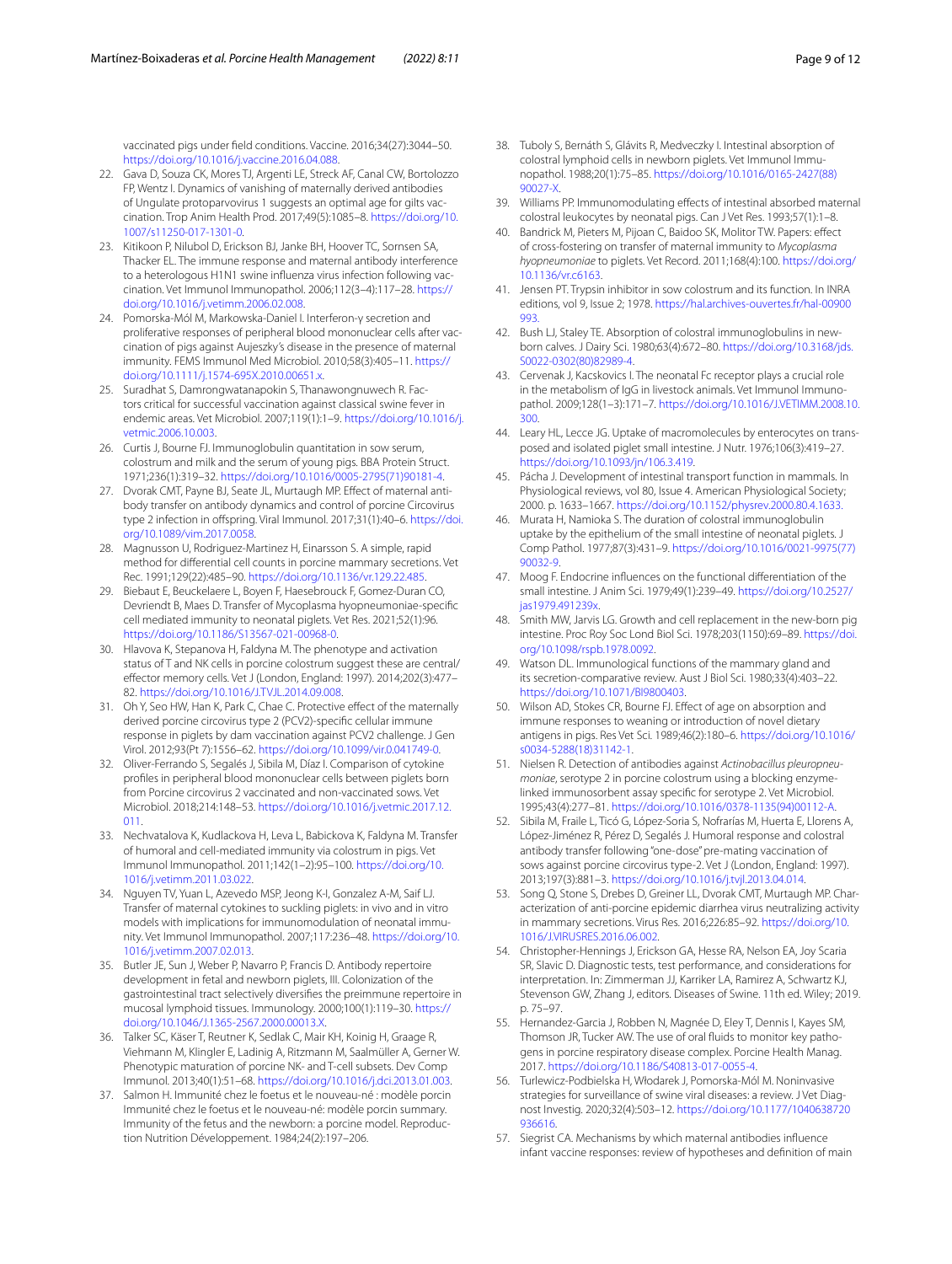determinants. Vaccine. 2003;21(24):3406–12. [https://doi.org/10.1016/](https://doi.org/10.1016/S0264-410X(03)00342-6) [S0264-410X\(03\)00342-6](https://doi.org/10.1016/S0264-410X(03)00342-6).

- <span id="page-9-14"></span>58. Wilson HL, Obradovic MR. Evidence for a common mucosal immune system in the pig. Mol Immunol. 2015;66(1):22–34. [https://doi.org/10.](https://doi.org/10.1016/J.MOLIMM.2014.09.004) [1016/J.MOLIMM.2014.09.004.](https://doi.org/10.1016/J.MOLIMM.2014.09.004)
- <span id="page-9-15"></span>59. Kim J, Kim T, Hong J-K, Lee H-S, Lee K-N, Jo HJ, Choi J, Choi J, Lee SH, Lee M-H, Kim B, Park J-H. The interference effect of maternally-derived antibodies on the serological performance of pigs immunized with a footand-mouth disease oil emulsion vaccine. Vaccine. 2020;38(7):1723–9. [https://doi.org/10.1016/J.VACCINE.2019.12.043.](https://doi.org/10.1016/J.VACCINE.2019.12.043)
- <span id="page-9-13"></span>60. Martelli P, Saleri R, Ferrarini G, de Angelis E, Cavalli V, Benetti M, Ferrari L, Canelli E, Bonilauri P, Arioli E, Caleffi A, Nathues H, Borghetti P. Impact of maternally derived immunity on piglets' immune response and protection against porcine circovirus type 2 (PCV2) after vaccination against PCV2 at diferent age. BMC Vet Res. 2016;12:77. [https://doi.org/10.1186/](https://doi.org/10.1186/s12917-016-0700-1) [s12917-016-0700-1](https://doi.org/10.1186/s12917-016-0700-1).
- <span id="page-9-16"></span>61. Pyo HM, Hlasny M, Zhou Y. Influence of maternally-derived antibodies on live attenuated influenza vaccine efficacy in pigs. Vaccine. 2015;33(31):3667–72. <https://doi.org/10.1016/J.VACCINE.2015.06.044>.
- <span id="page-9-17"></span>62. Poulsen B, van Vlaenderen I, Mah C, Angulo J. Do high levels of maternally derived antibodies interfere with the vaccination of piglets against porcine circovirus type 2? A literature review and data analysis. Vaccines. 2021;9(8):923.<https://doi.org/10.3390/VACCINES9080923>.
- <span id="page-9-18"></span>63. Mancera Gracia JC, Pearce DS, Masic A, Balasch M. Infuenza A virus in Swine: epidemiology, challenges and vaccination strategies. Front Vet Sci. 2020;7:647. [https://doi.org/10.3389/fvets.2020.00647.](https://doi.org/10.3389/fvets.2020.00647)
- <span id="page-9-19"></span>64. Simon-Grifé M, Martín-Valls GE, Vilar MJ, Busquets N, Mora-Salvatierra M, Bestebroer TM, Fouchier RA, Martín M, Mateu E, Casal J. Swine influenza virus infection dynamics in two pig farms; results of a longitudinal assessment. Vet Res. 2012;43(1):24. [https://doi.org/10.1186/](https://doi.org/10.1186/1297-9716-43-24) [1297-9716-43-24.](https://doi.org/10.1186/1297-9716-43-24)
- <span id="page-9-0"></span>65. Loefen WLA, Heinen PP, Bianchi ATJ, Hunneman WA, Verheijden JHM. Effect of maternally derived antibodies on the clinical signs and immune response in pigs after primary and secondary infection with an infuenza H1N1 virus. Vet Immunol Immunopathol. 2003;92(1–2):23– 35. [https://doi.org/10.1016/S0165-2427\(03\)00019-9.](https://doi.org/10.1016/S0165-2427(03)00019-9)
- <span id="page-9-3"></span>66. Cador C, Hervé S, Andraud M, Gorin S, Paboeuf F, Barbier N, Quéguiner S, Deblanc C, Simon G, Rose N. Maternally-derived antibodies do not prevent transmission of swine infuenza A virus between pigs. Vet Res. 2016;47(1):86. [https://doi.org/10.1186/s13567-016-0365-6.](https://doi.org/10.1186/s13567-016-0365-6)
- <span id="page-9-1"></span>67. Markowska-Daniel I, Pomorska-Mól M, Pejsak Z. The infuence of age and maternal antibodies on the postvaccinal response against swine infuenza viruses in pigs. Vet Immunol Immunopathol. 2011;142(1– 2):81–6. <https://doi.org/10.1016/j.vetimm.2011.03.019>.
- <span id="page-9-4"></span>68. Rajao DS, Sandbulte MR, Gauger PC, Kitikoon P, Platt R, Roth JA, Perez DR, Loving CL, Vincent AL. Heterologous challenge in the presence of maternally-derived antibodies results in vaccine-associated enhanced respiratory disease in weaned piglets. Virology. 2016;491:79–88. [https://](https://doi.org/10.1016/J.VIROL.2016.01.015) [doi.org/10.1016/J.VIROL.2016.01.015](https://doi.org/10.1016/J.VIROL.2016.01.015).
- <span id="page-9-2"></span>69. Rose N, Hervé S, Eveno E, Barbier N, Eono F, Dorenlor V, Andraud M, Camsusou C, Madec F, Simon G, Dynamics of influenza a virus infections in permanently infected pig farms: evidence of recurrent infections, circulation of several swine infuenza viruses and reassortment events. Vet Res. 2013;44:1. [https://doi.org/10.1186/1297-9716-44-72.](https://doi.org/10.1186/1297-9716-44-72)
- <span id="page-9-20"></span>70. Nathues H, Alarcon P, Rushton J, Jolie R, Fiebig K, Jimenez M, Geurts V, Nathues C. Cost of porcine reproductive and respiratory syndrome virus at individual farm level—an economic disease model. Prev Vet Med. 2017;142:16–29. <https://doi.org/10.1016/J.PREVETMED.2017.04.006>.
- <span id="page-9-10"></span>71. Fablet C, Renson P, Eono F, Mahé S, Eveno E, le Dimna M, Normand V, Lebret A, Rose N, Bourry O. Maternally-derived antibodies (MDAs) impair piglets' humoral and cellular immune responses to vaccination against porcine reproductive and respiratory syndrome (PRRS). Vet Microbiol. 2016;192:175–80. [https://doi.org/10.1016/j.vetmic.2016.07.](https://doi.org/10.1016/j.vetmic.2016.07.014) [014](https://doi.org/10.1016/j.vetmic.2016.07.014).
- <span id="page-9-9"></span>72. Chung WB, Lin MW, Chang WF, Hsu M, Yang PC. Persistence of porcine reproductive and respiratory syndrome virus in intensive farrow-tofnish pig herds. Can J Vet Res. 1997;61(4):292–8.
- <span id="page-9-21"></span>73. Stevenson GW, van Alstine WG, Kanitz CL, Keffaber KK. Brief communications: endemic porcine reproductive and respiratory syndrome virus infection of nursery pigs in two swine herds without current

reproductive failure. J Vet Diagn Invest. 1993;5(3):432–4. [https://doi.org/](https://doi.org/10.1177/104063879300500322) [10.1177/104063879300500322](https://doi.org/10.1177/104063879300500322).

- <span id="page-9-22"></span>74. Pileri E, Mateu E. Review on the transmission porcine reproductive and respiratory syndrome virus between pigs and farms and impact on vaccination. Vet Res. 2016;47(1):1–13. [https://doi.org/10.1186/](https://doi.org/10.1186/S13567-016-0391-4) [S13567-016-0391-4](https://doi.org/10.1186/S13567-016-0391-4).
- <span id="page-9-23"></span>75. Lopez OJ, Oliveira MF, Garcia EA, Kwon BJ, Doster A, Osorio FA. Protection against porcine reproductive and respiratory syndrome virus (PRRSV) infection through passive transfer of PRRSV-neutralizing antibodies is dose dependent. Clin Vaccine Immunol. 2007;14(3):269–75. <https://doi.org/10.1128/CVI.00304-06>.
- <span id="page-9-24"></span>76. Loving CL, Osorio FA, Murtaugh MP, Zuckermann FA. Innate and adaptive immunity against porcine reproductive and respiratory syndrome virus. Vet Immunol Immunopathol. 2015;167(1–2):1–14. [https://doi.org/](https://doi.org/10.1016/J.VETIMM.2015.07.003) [10.1016/J.VETIMM.2015.07.003](https://doi.org/10.1016/J.VETIMM.2015.07.003).
- <span id="page-9-6"></span>77. Albina E, Madec F, Cariolet R, Torrison J. Immune response and persistence of the porcine reproductive and respiratory syndrome virus in infected pigs and farm units. Vet Rec. 1994;134(22):567–73. [https://doi.](https://doi.org/10.1136/VR.134.22.567) [org/10.1136/VR.134.22.567.](https://doi.org/10.1136/VR.134.22.567)
- <span id="page-9-11"></span>78. Balasch M, Fort M, Taylor LP, Calvert JG. Vaccination of 1-day-old pigs with a porcine reproductive and respiratory syndrome virus (PRRSV) modifed live attenuated virus vaccine is able to overcome maternal immunity. Porcine Health Manag. 2018;4(1):1–11. [https://doi.org/10.](https://doi.org/10.1186/s40813-018-0101-x) [1186/s40813-018-0101-x](https://doi.org/10.1186/s40813-018-0101-x).
- <span id="page-9-5"></span>79. Dee SA, Morrison RB, Joo H. Eradicating porcine reproductive and respiratory syndrome (PRRS) virus using two-site production and nursery depopulation. Swine Health Prod. 1993;1:20–3.
- <span id="page-9-7"></span>80. Houben S, van Reeth K, Pensaert MB. Pattern of infection with the porcine reproductive and respiratory syndrome virus on Swine farms in Belgium. J Vet Med. 1995;42:209–2015.
- <span id="page-9-8"></span>81. Nodelijk G, van Leegoed LAMG, Schoevers EJ, Korese AH, de Jong MCM, Wensvoort G, Verheijden JHM. Seroprevalence of porcine reproductive and respiratory syndrome virus in Dutch weaning pigs. Vet Microbiol. 1997;56:21–32.
- <span id="page-9-12"></span>82. Renson P, Fablet C, Andraud M, Normand V, Lebret A, Paboeuf F, Rose N, Bourry O. Maternally-derived neutralizing antibodies reduce vaccine efficacy against porcine reproductive and respiratory syndrome virus infection. Vaccine. 2019;37(31):4318–24. [https://doi.org/10.1016/j.vacci](https://doi.org/10.1016/j.vaccine.2019.06.045) [ne.2019.06.045.](https://doi.org/10.1016/j.vaccine.2019.06.045)
- <span id="page-9-25"></span>83. Jeong J, Kim S, Park KH, Kang I, Park SJ, Yang S, Oh T, Chae C. Vaccination with a porcine reproductive and respiratory syndrome virus vaccine at 1-day-old improved growth performance of piglets under field conditions. Vet Microbiol. 2018;214:113–24. [https://doi.org/10.1016/j.vetmic.](https://doi.org/10.1016/j.vetmic.2017.12.023) [2017.12.023.](https://doi.org/10.1016/j.vetmic.2017.12.023)
- <span id="page-9-26"></span>84. Allan GM, McNeilly F, Kennedy S, Daft B, Clarke EG, Ellis JA, Haines DM, Meehan BM, Adair BM. Isolation of porcine circovirus-like viruses from pigs with a wasting disease in the USA and Europe. J Vet Diagn Invest. 1998;10(1):3–10.<https://doi.org/10.1177/104063879801000102>.
- <span id="page-9-27"></span>85. Chae C. A review of porcine circovirus 2-associated syndromes and diseases. Vet J. 2005;169(3):326–36. [https://doi.org/10.1016/j.tvjl.2004.](https://doi.org/10.1016/j.tvjl.2004.01.012) [01.012](https://doi.org/10.1016/j.tvjl.2004.01.012)
- 86. Pejsak Z, Kusior G, Pomorska-Mól M, Podgórska K. Infuence of longterm vaccination of a breeding herd of pigs against PCV2 on reproductive parameters. Pol J Vet Sci. 2012;15(1):37–42. [https://doi.org/10.2478/](https://doi.org/10.2478/v10181-011-0111-y) [v10181-011-0111-y](https://doi.org/10.2478/v10181-011-0111-y).
- <span id="page-9-28"></span>87. Segalés J. Circovirosis porcina. Guía de Enfermedades Porcinas figura. 2019;2:1–30.
- <span id="page-9-29"></span>88. Segalés J, Domingo M. Postweaning multisystemic wasting syndrome (PMWS) in pigs. A review. Vet Quart. 2002;24(3):109–24. [https://doi.org/](https://doi.org/10.1080/01652176.2002.9695132) [10.1080/01652176.2002.9695132](https://doi.org/10.1080/01652176.2002.9695132).
- <span id="page-9-30"></span>89. Allan G, McNeilly F, McNair I, Meehan B, Marshall M, Ellis J, Lasagna C, Boriosi G, Krakowka S, Reynaud G, Boeuf-Tedeschi L, Bublot M, Charreyre C. Passive transfer of maternal antibodies to PCV2 protects against development of post-weaning multisystemic wasting syndrome (PMWS): experimental infections and a feld study. Pig J. 2002;50:59–67.
- <span id="page-9-31"></span>90. Calsamiglia M, Fraile L, Espinal A. Sow porcine circovirus (PCV2) status effect on litter mortality in postweaning multisystemic wasting syndrome (PMWS). Res Vet Sci. 2007;82:299–304.
- <span id="page-9-32"></span>91. Shen H, Wang C, Madson D, Opriessnig T. High prevalence of porcine circovirus viremia in newborn piglets in fve clinically normal swine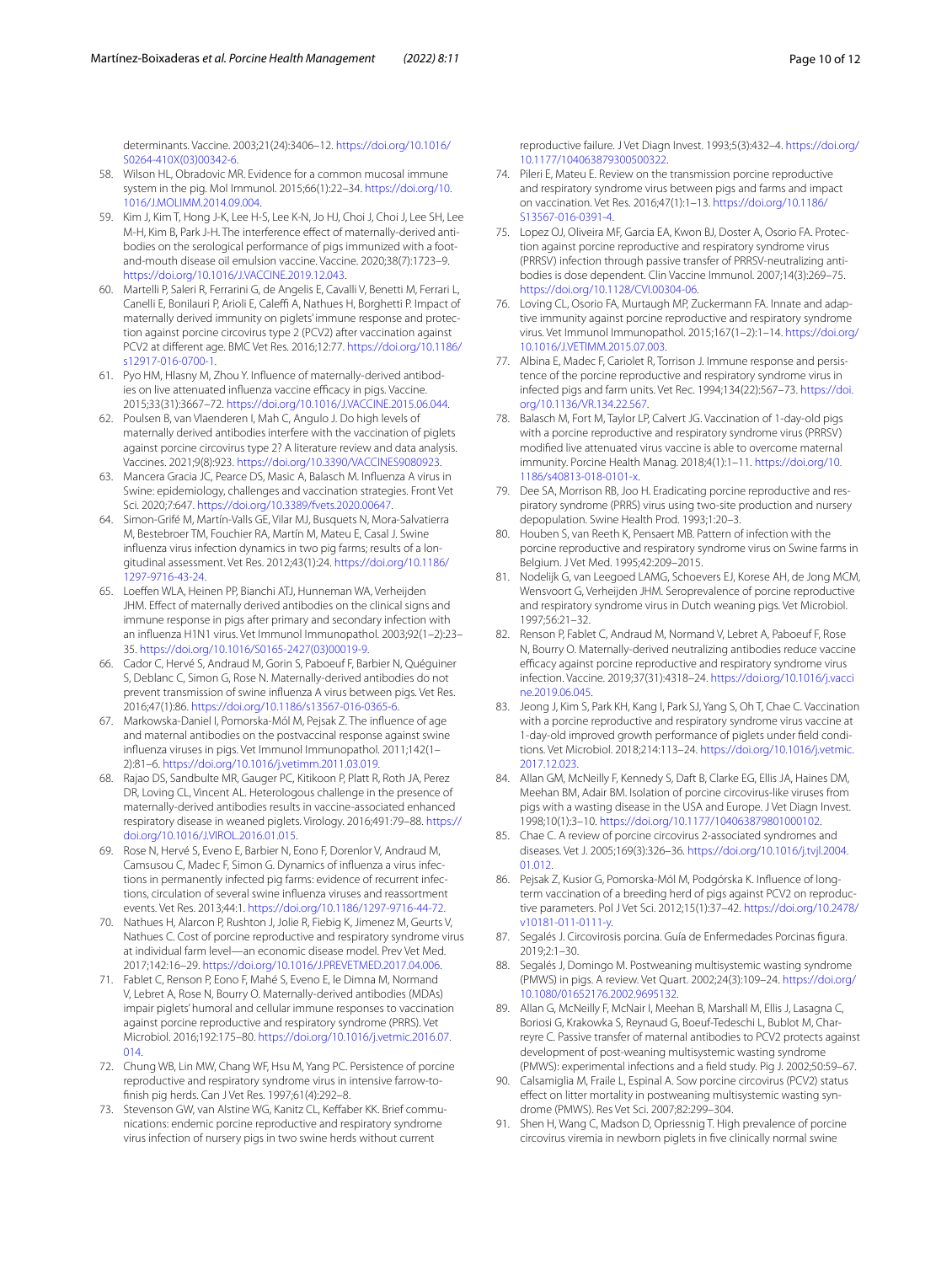breeding herds in North America. Prev Vet Med. 2010;97(3–4):228–36. [https://doi.org/10.1016/J.PREVETMED.2010.09.020.](https://doi.org/10.1016/J.PREVETMED.2010.09.020)

- <span id="page-10-18"></span>92. Sibila M, Calsamiglia M, Segalés J, Blanchard P, Badiella L, le Dimna M, Jestin A, Domingo M. Use of a polymerase chain reaction assay and an ELISA to monitor porcine circovirus type 2 infection in pigs from farms with and without postweaning multisystemic wasting syndrome. Am J Vet Res. 2004;65(1):88–92. [https://doi.org/10.2460/AJVR.2004.65.88.](https://doi.org/10.2460/AJVR.2004.65.88)
- <span id="page-10-0"></span>93. Fachinger V, Bischoff R, Jedidia S, Saalmüller A, Elbers K. The effect of vaccination against porcine circovirus type 2 in pigs suffering from porcine respiratory disease complex. Vaccine. 2008;26(11):1488–99. [https://](https://doi.org/10.1016/j.vaccine.2007.11.053) [doi.org/10.1016/j.vaccine.2007.11.053](https://doi.org/10.1016/j.vaccine.2007.11.053).
- <span id="page-10-3"></span>94. Kiss J, Szigeti K, Homonnay Z, Tamás V, Smits H, Krejci R. Maternally derived antibody levels infuence on vaccine protection against PCV2d challenge. Animals. 2021;11:8.<https://doi.org/10.3390/ANI11082231>.
- <span id="page-10-2"></span>95. Martelli P, Ferrari L, Morganti M, de Angelis E, Bonilauri P, Guazzetti S, Caleffi A, Borghetti P. One dose of a porcine circovirus 2 subunit vaccine induces humoral and cell-mediated immunity and protects against porcine circovirus-associated disease under feld conditions. Vet Microbiol. 2011;149(3–4):339–51. [https://doi.org/10.1016/j.vetmic.2010.](https://doi.org/10.1016/j.vetmic.2010.12.008) [12.008.](https://doi.org/10.1016/j.vetmic.2010.12.008)
- <span id="page-10-1"></span>96. Opriessnig T, Patterson AR, Elsener J, Meng XJ, Halbur PG. Infuence of maternal antibodies on efficacy of porcine circovirus type 2 (PCV2) vaccination to protect pigs from experimental infection with PCV2. Clin Vaccine Immunol. 2008;15(3):397–401. [https://doi.org/10.1128/CVI.](https://doi.org/10.1128/CVI.00416-07) [00416-07](https://doi.org/10.1128/CVI.00416-07).
- <span id="page-10-8"></span>97. Fraile L, Grau-Roma L, Sarasola P, Sinovas N, Nofrarías M, López-Jimenez R, López-Soria S, Sibila M, Segalés J. Inactivated PCV2 one shot vaccine applied in 3-week-old piglets: improvement of production parameters and interaction with maternally derived immunity. Vaccine. 2012;30(11):1986–92. [https://doi.org/10.1016/j.vaccine.2012.01.008.](https://doi.org/10.1016/j.vaccine.2012.01.008)
- <span id="page-10-9"></span>98. Fraile L, Sibila M, Nofrarías M, López-Jimenez R, Huerta E, Llorens A, López-Soria S, Pérez D, Segalés J. Effect of sow and piglet porcine circovirus type 2 (PCV2) vaccination on piglet mortality, viraemia, antibody titre and production parameters. Vet Microbiol. 2012;161(1–2):229–34. <https://doi.org/10.1016/j.vetmic.2012.07.021>.
- <span id="page-10-10"></span>Haake M, Palzer A, Rist B, Weissenbacher-Lang C, Fachinger V, Eggen A, Ritzmann M, Eddicks M. Infuence of age on the efectiveness of PCV2 vaccination in piglets with high levels of maternally derived antibodies. Vet Microbiol. 2014;168(2–4):272–80. [https://doi.org/10.1016/j.vetmic.](https://doi.org/10.1016/j.vetmic.2013.11.012) [2013.11.012.](https://doi.org/10.1016/j.vetmic.2013.11.012)
- <span id="page-10-11"></span>100. Figueras-Gourgues S, Fraile L, Segalés J, Hernández-Caravaca I, López-Úbeda R, García-Vázquez FA, Gomez-Duran O, Grosse-Liesner B. Efect of Porcine circovirus 2 (PCV-2) maternally derived antibodies on performance and PCV-2 viremia in vaccinated piglets under feld conditions. Porcine Health Manag. 2019;5:1. [https://doi.org/10.1186/](https://doi.org/10.1186/s40813-019-0128-7) [s40813-019-0128-7](https://doi.org/10.1186/s40813-019-0128-7).
- <span id="page-10-19"></span>101. Opriessnig T, Giménez-Lirola LG, Halbur PG. Polymicrobial respiratory disease in pigs. Anim Health Res Rev. 2011;12(2):133–48. [https://doi.](https://doi.org/10.1017/s1466252311000120) [org/10.1017/s1466252311000120](https://doi.org/10.1017/s1466252311000120).
- <span id="page-10-20"></span>102. Pieters M, Maes D. Mycoplasmosis. In: Zimmerman J, Karriker J, Ramirez L, Schwartz A, Stevenson K, Zhang G, editors. Diseases of Swine. 11th ed. Wiley; 2019. p. 863–83.
- <span id="page-10-21"></span>103. Pieters M, Pijoan C, Fano E, Dee S. An assessment of the duration of *Mycoplasma hyopneumoniae* infection in an experimentally infected population of pigs. Vet Microbiol. 2009;134(3–4):261–6. [https://doi.org/](https://doi.org/10.1016/j.vetmic.2008.08.016) [10.1016/j.vetmic.2008.08.016](https://doi.org/10.1016/j.vetmic.2008.08.016).
- <span id="page-10-22"></span>104. Fano E, Pijoan C, Dee S, Deen J. Efect of *Mycoplasma hyopneumoniae* colonization at weaning on disease severity in growing pigs. Can Vet J Res. 2007;71:195–200.
- <span id="page-10-23"></span>105. Sibila M, Nofarías M, López-Soria S, Segalés J, Valero O, Espinal A, Calsamiglia M. Chronological study of *Mycoplasma hyopneumoniae* infection, seroconversion and associated lung lesions in vaccinated and non-vaccinated pigs. Vet Microbiol. 2007;122:97–107.
- <span id="page-10-24"></span>106. Arsenakis I, Michiels A, Schagemann G, Gomez-Duran CO, Boyen F, Haesebrouck F, Maes DGD. Efects of pre-farrowing sow vaccination against *Mycoplasma hyopneumoniae* on ofspring colonisation and lung lesions. Vet Rec. 2019;184(7):222. [https://doi.org/10.1136/vr.](https://doi.org/10.1136/vr.104972) [104972](https://doi.org/10.1136/vr.104972).
- 107. Ruiz A, Utrera V, Pijoan C. Efect of *Mycoplasma hyopneumoniae* sow vaccination on piglet colonization at weaning. J Swine Health Prod. 2003;11:131–5.
- <span id="page-10-25"></span>108. Sibila M, Bernal R, Torrents D, Riera P, Llopart D, Calsamiglia M, Segalés J. Efect of sow vaccination against *Mycoplasma hyopneumoniae* on sow and piglet colonization and seroconversion, and pig lung lesions at slaughter. Vet Microbiol. 2008;127(1–2):165–70. [https://doi.org/10.](https://doi.org/10.1016/j.vetmic.2007.07.027) [1016/j.vetmic.2007.07.027](https://doi.org/10.1016/j.vetmic.2007.07.027).
- <span id="page-10-4"></span>109. Martelli P, Terreni M, Guazzetti S, Cavirani S. Antibody response to *Mycoplasma hyopneumoniae* infection in vaccinated pigs with or without maternal antibodies induced by sow vaccination. J Vet Med Ser B Infect Dis Vet Public Health. 2006;53(5):229–33. [https://doi.org/10.1111/j.1439-](https://doi.org/10.1111/j.1439-0450.2006.00952.x) [0450.2006.00952.x](https://doi.org/10.1111/j.1439-0450.2006.00952.x).
- <span id="page-10-26"></span>110. Maes D, Sibila M, Kuhnert P, Segalés J, Haesebrouck F, Pieters M. Update on *Mycoplasma hyopneumoniae* infections in pigs: knowledge gaps for improved disease control. Transbound Emerg Dis. 2018;65:110–24. [https://doi.org/10.1111/tbed.12677.](https://doi.org/10.1111/tbed.12677)
- <span id="page-10-15"></span>111. Wilson S, van Brussel L, Saunders G, Runnels P, Taylor L, Fredrickson D, Salt J. Vaccination of piglets up to 1 week of age with a single-dose *Mycoplasma hyopneumoniae* vaccine induces protective immunity within 2 weeks against virulent challenge in the presence of maternally derived antibodies. Clin Vaccine Immunol. 2013;20(5):720. [https://doi.](https://doi.org/10.1128/CVI.00078-13) [org/10.1128/CVI.00078-13](https://doi.org/10.1128/CVI.00078-13).
- <span id="page-10-13"></span>112. Hodgins D, Shewen P, Dewey C. Influence of age and maternal antibodies on antibody responses of neonatal piglets vaccinated against *Mycoplasma hyopneumoniae*. J Swine Health Prod. 2004;12:10–6.
- <span id="page-10-17"></span>113. Bandrick M, Theis K, Molitor TW. Maternal immunity enhances *Mycoplasma hyopneumoniae* vaccination induced cell-mediated immune responses in piglets. BMC Vet Res. 2014. [https://doi.org/10.1186/](https://doi.org/10.1186/1746-6148-10-124) [1746-6148-10-124.](https://doi.org/10.1186/1746-6148-10-124)
- <span id="page-10-14"></span>114. Grosse-Beilage E, Screiber A. Vaccination of sows against *Mycoplasma hyopneumoniae* with hyoresp. Dtsch Tierarztl Wochenschr. 2005;112:256–61.
- <span id="page-10-12"></span>115. Maes D, Deluyker H, Verdonck M, Castryck F, Miry C, Lein A, Vrijens B, de Kruif A. The efect of vaccination against *Mycoplasma hyopneumoniae* in pig herds with a continuous production system. J Vet Med. 1998;45:495–5050.
- <span id="page-10-16"></span>116. Reynolds SC, St Aubin LB, Sabbadini LG, Kula J, Vogelaar J, Runnels P, Peters AR. Reduced lung lesions in pigs challenged 25 weeks after the administration of a single dose of *Mycoplasma hyopneumoniae* vaccine at approximately 1 week of age. Vet J. 2009;181(3):312–20. [https://doi.](https://doi.org/10.1016/j.tvjl.2008.03.012) [org/10.1016/j.tvjl.2008.03.012.](https://doi.org/10.1016/j.tvjl.2008.03.012)
- <span id="page-10-27"></span>117. Sassu EL, Bossé JT, Tobias TJ, Gottschalk M, Langford PR, Hennig-Pauka I. Update on *Actinobacillus pleuropneumoniae*—knowledge, gaps and challenges. Transbound Emerg Dis. 2018;65:72–90. [https://doi.org/10.](https://doi.org/10.1111/tbed.12739) [1111/tbed.12739](https://doi.org/10.1111/tbed.12739).
- <span id="page-10-28"></span>118. Sibila M, Aragón V, Fraile L, Segalés J. Comparison of four lung scoring systems for the assessment of the pathological outcomes derived from *Actinobacillus pleuropneumoniae* experimental infections. BMC Vet Res. 2014.<https://doi.org/10.1186/1746-6148-10-165>.
- <span id="page-10-29"></span>119. Gottschalk M, Broes A. Actinobacillosis. In: Zimmerman J, Karriker J, Ramirez L, Schwarts A, Stevenson K, Zhang G, editors. Diseases of Swine. 11th ed. Wiley; 2019. p. 749–66.
- <span id="page-10-30"></span>120. Tobias TJ, Bouma A, van den Broek J, van Nes A, Daemen AJJM, Wagenaar JA, Stegeman JA, Klinkenberg D. Transmission of *Actinobacillus pleuropneumoniae* among weaned piglets on endemically infected farms. Prev Vet Med. 2014;117(1):207–14. [https://doi.org/10.1016/j.](https://doi.org/10.1016/j.prevetmed.2014.07.017) [prevetmed.2014.07.017](https://doi.org/10.1016/j.prevetmed.2014.07.017).
- <span id="page-10-31"></span>121. Savoye C, Jobert JL, Berthelot-Hérault F, Keribin AM, Cariolet R, Morvan H, Madec F, Kobisch M. A PCR assay used to study aerosol transmission of *Actinobacillus pleuropneumoniae* from samples of live pigs under experimental conditions. Vet Microbiol. 2000;73(4):337–47. [https://doi.](https://doi.org/10.1016/S0378-1135(00)00181-4) [org/10.1016/S0378-1135\(00\)00181-4](https://doi.org/10.1016/S0378-1135(00)00181-4).
- <span id="page-10-5"></span>122. Chiers K, Donné E, van Overbeke I, Ducatelle R, Haesebrouck F. *Actinobacillus pleuropneumoniae* infections in closed swine herds: infection patterns and serological profles. Vet Microbiol. 2002;85(4):343–52. [https://doi.org/10.1016/S0378-1135\(01\)00518-1.](https://doi.org/10.1016/S0378-1135(01)00518-1)
- <span id="page-10-6"></span>123. Jirawattanapong P, Stockhofe-Zurwieden N, van Leengoed L, Binnendijk G, Wisselink HJ, Raymakers R, Cruijsen T, van der Peet-Schwering C, van Nes A, Nielen M. Efficacy of a subunit vaccine against Actinobacil*lus pleuropneumoniae* in an endemically infected swine herd. J Swine Health Prod. 2008;16(4):193–9.
- <span id="page-10-7"></span>124. Sjölund M, Zoric M, Persson M, Karlsson G, Wallgren P. Disease patterns and immune responses in the offspring to sows with high or low